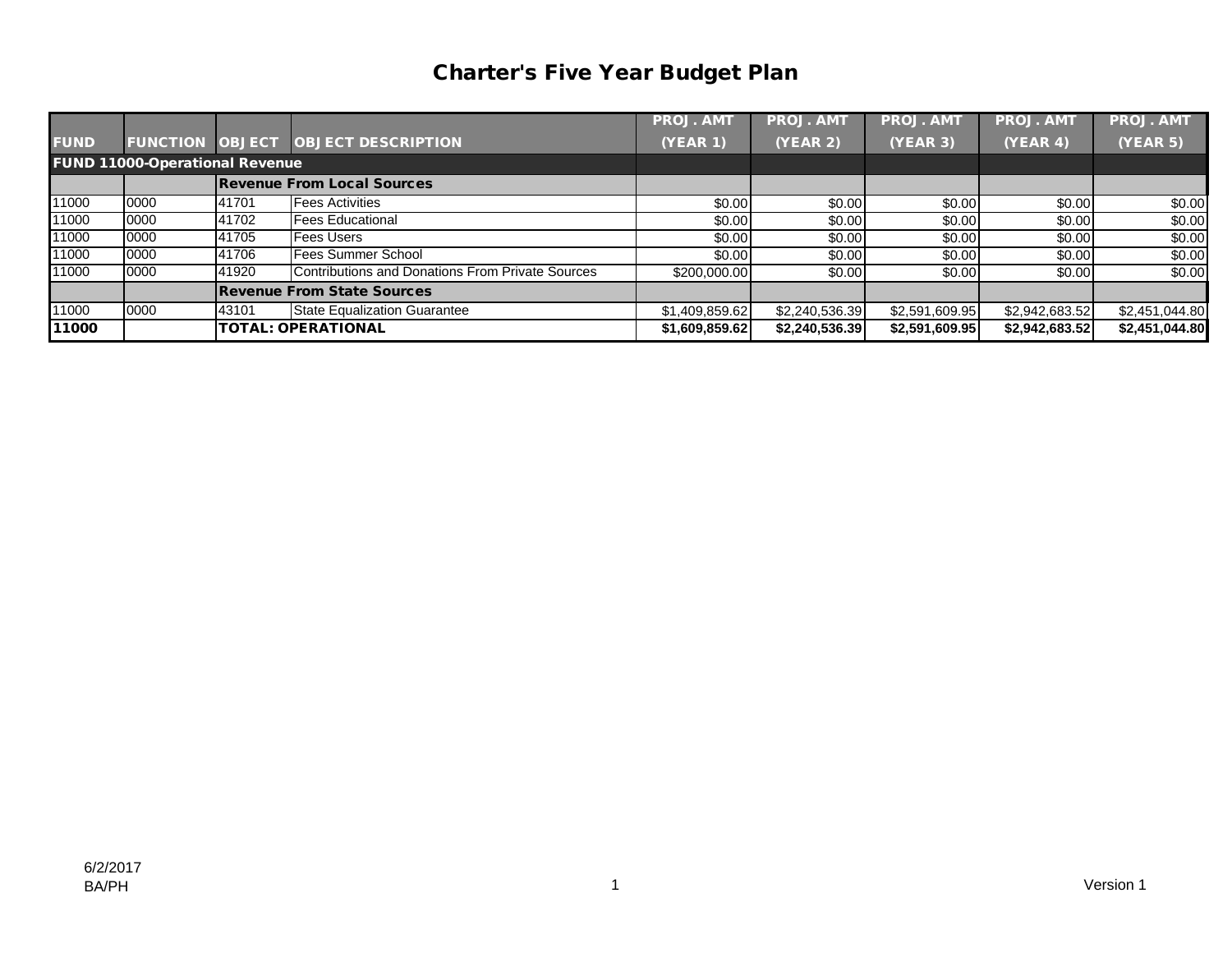|                              |                                   |                                 | <b>JOB</b>   |                                                                                                               | <b>PROJ. AMT</b>           |       | <b>PROJ. AMT</b>           |       | <b>PROJ. AMT</b>           |       | <b>PROJ. AMT</b>           |       | <b>PROJ. AMT</b>                   |       |
|------------------------------|-----------------------------------|---------------------------------|--------------|---------------------------------------------------------------------------------------------------------------|----------------------------|-------|----------------------------|-------|----------------------------|-------|----------------------------|-------|------------------------------------|-------|
|                              | <b>FUND FUNCTION OBJECT CLASS</b> |                                 |              | <b>OBJECT DESCRIPTION</b>                                                                                     | (YEAR 1)                   | FTE.  | (YEAR 2)                   | FTE.  | (YEAR 3)                   | FTE.  | (YEAR 4)                   | FTE.  | (YEAR 5)                           | FTE:  |
|                              | <b>11000 EXPENDITURES</b>         |                                 |              |                                                                                                               |                            |       |                            |       |                            |       |                            |       |                                    |       |
|                              | Function-1000 - Instruction       |                                 |              |                                                                                                               |                            |       |                            |       |                            |       |                            |       |                                    |       |
|                              |                                   |                                 |              | <b>Personnel Services - Compensation</b>                                                                      |                            |       |                            |       |                            |       |                            |       |                                    |       |
| 11000                        | 1000<br>1000                      | 51100<br>51100                  | 1411<br>1412 | Salaries Expense: Teachers Grades 1-12<br>Salaries Expense: Teachers Special Education                        | \$386,200.00               | 9.00  | \$543,584.50               | 12.00 | \$694,266.85               | 15.00 | \$848,014.65               | 18.00 | \$869,229.77                       | 18.00 |
| 11000<br>11000               | 1000                              | 51100                           | 1413         | Salaries Expense: Teachers Early Childhood Ed.                                                                | \$41,800.00                | 1.00  | \$85,272.00                | 2.00  | \$86,977.44                | 2.00  | \$88,716.99                | 2.00  | \$90,491.33                        | 2.00  |
| 11000                        | 1000                              | 51100                           | 1414         | Salaries Expense: Teachers Preschool (Excludes Special Ed.)                                                   |                            |       |                            |       |                            |       |                            |       |                                    |       |
| 11000                        | 1000                              | 51100                           | 1415         | Salaries Expense: Teachers Vocational and Technical                                                           |                            |       |                            |       |                            |       |                            |       |                                    |       |
| 11000                        | 1000                              | 51100                           | 1416         | Salaries Expense: Teachers Other Instruction                                                                  | \$83,600.00                | 2.00  | \$127,908.00               | 3.00  | \$130,466.16               | 3.00  | \$177,433.98               | 4.00  | \$180,982.66                       | 4.00  |
| 11000                        | 1000                              | 51100                           | 1611         | Salaries Expense: Substitutes Sick Leave                                                                      |                            |       |                            |       |                            |       |                            |       |                                    |       |
| 11000<br>11000               | 1000<br>1000                      | 51100<br>51100                  | 1612<br>1613 | Salaries Expense: Substitutes Other Leave<br>Salaries Expense: Separation Pay                                 | \$6,750.00                 |       | \$9,000.00                 |       | \$11,250.00                |       | \$13,500.00                |       | \$13,500.00                        |       |
| 11000                        | 1000                              | 51100                           | 1618         | Salaries Expense: Athletics                                                                                   |                            |       |                            |       |                            |       |                            |       |                                    |       |
| 11000                        | 1000                              | 51100                           | 1621         | Salaries Expense: Summer School/After School                                                                  |                            |       |                            |       |                            |       |                            |       |                                    |       |
| 11000                        | 1000                              | 51100                           | 1624         | Salaries Expense: Activities Salaries                                                                         |                            |       |                            |       |                            |       |                            |       |                                    |       |
| 11000                        | 1000                              | 51100                           | 1711         | Salaries Expense: Instructional Assistants Grades 1-12                                                        |                            |       |                            |       |                            |       |                            |       |                                    |       |
| 11000                        | 1000                              | 51100                           | 1712         | Salaries Expense: Instructional Assistants Special Ed.                                                        |                            |       |                            |       |                            |       |                            |       |                                    |       |
| 11000<br>11000               | 1000<br>1000                      | 51100<br>51100                  | 1713<br>1714 | Salaries Expense: Instructional Assistants ECE<br>Salaries Expense: Inst Asst. Preschool (Excludes Spec. Ed.) |                            |       |                            |       |                            |       |                            |       |                                    |       |
|                              |                                   |                                 |              | <b>Total: Personnel Services Compensation</b>                                                                 | \$518,350.00               | 12.00 | \$765,764.50               | 17.00 | \$922,960.45               | 20.00 | \$1,127,665.62             | 24.00 | \$1,154,203.75                     | 24.00 |
|                              |                                   |                                 |              | <b>Personnel Services - Employee Benefits</b>                                                                 |                            |       |                            |       |                            |       |                            |       |                                    |       |
| 11000                        | 1000                              | 52111                           | 0000         | <b>Educational Retirement</b>                                                                                 | \$72,050.65                |       | \$106,441.27               |       | \$128,291.50               |       | \$156,745.52               |       | \$160,434.32                       |       |
| 11000                        | 1000                              | 52112                           | 0000         | <b>ERA - Retiree Health</b>                                                                                   |                            |       |                            |       |                            |       |                            |       |                                    |       |
| 11000                        | 1000                              | 52210                           | 0000         | <b>FICA Payments</b>                                                                                          | \$32,137.70                |       | \$47,477.40                |       | \$57,223.55                |       | \$69,915.27                |       | \$71,560.63                        |       |
| 11000                        | 1000                              | 52220                           | 0000         | <b>Medicare Payments</b>                                                                                      | \$7,516.08                 |       | \$11.103.59                |       | \$13,382.93                |       | \$16,351.15                |       | \$16,735.95                        |       |
| 11000                        | 1000                              | 52311                           | 0000         | <b>Health and Medical Premiums</b>                                                                            | \$60,000.00                |       | \$87,550.00                |       | \$106,090.00               |       | \$131,127.24               |       | \$135,061.06                       |       |
| 11000<br>11000               | 1000<br>1000                      | 52312                           | 0000<br>0000 | Life<br>Dental                                                                                                |                            |       |                            |       |                            |       |                            |       |                                    |       |
| 11000                        | 1000                              | 52313<br>52314                  | 0000         | Vision                                                                                                        |                            |       |                            |       |                            |       |                            |       |                                    |       |
| 11000                        | 1000                              | 52315                           | 0000         | <b>Disability</b>                                                                                             | \$96.00                    |       | \$136.00                   |       | \$160.00                   |       | \$192.00                   |       | \$192.00                           |       |
| 11000                        | 1000                              | 52316                           | 0000         | Other Insurance                                                                                               |                            |       |                            |       |                            |       |                            |       |                                    |       |
| 11000                        | 1000                              | 52500                           | 0000         | Unemployment Compensation                                                                                     | \$3,962.04                 |       | \$5,612.89                 |       | \$6,603.40                 |       | \$7,924.08                 |       | \$7,924.08                         |       |
| 11000                        | 1000                              | 52710                           | 0000         | Workers Compensation Premium                                                                                  | \$5,701.85                 |       | \$8,423.41                 |       | \$10,152.56                |       | \$12,404.32                |       | \$12,696.24                        |       |
| 11000                        | 1000                              | 52720                           | 0000         | Workers Compensation Employer's Fee                                                                           |                            |       |                            |       |                            |       |                            |       |                                    |       |
| 11000<br>11000               | 1000<br>1000                      | 52730<br>52911                  | 0000<br>0000 | Workers Compensation (Self Insured)<br>Cafeteria Plan Fees                                                    |                            |       |                            |       |                            |       |                            |       |                                    |       |
| 11000                        | 1000                              | 52912                           | 0000         | <b>Employee Assistance Programs</b>                                                                           |                            |       |                            |       |                            |       |                            |       |                                    |       |
| 11000                        | 1000                              | 52913                           | 0000         | Workers Compensation Employee Fees                                                                            |                            |       |                            |       |                            |       |                            |       |                                    |       |
| 11000                        | 1000                              | 52914                           | 0000         | Deferred Sick Leave Reserve                                                                                   |                            |       |                            |       |                            |       |                            |       |                                    |       |
|                              |                                   |                                 |              | <b>Total: Personnel Services Employee Benefits</b>                                                            | \$181,464.32               |       | \$266,744.55               |       | \$321,903.94               |       | \$394,659.58               |       | \$404,604.29                       |       |
|                              |                                   |                                 |              | <b>Purchased Professional and Technical Services</b>                                                          |                            |       |                            |       |                            |       |                            |       |                                    |       |
| 11000                        | 1000                              | 53414                           | 0000         | <b>Other Professional Services</b>                                                                            | \$12,000.00                |       | \$16,240.00                |       | \$20,604.50                |       | \$24,678.01                |       | \$25,048.18                        |       |
| 11000                        | 1000                              | 53711                           | 0000         | <b>Other Charges</b>                                                                                          | \$1,980.00                 |       | \$2,679.60                 |       | \$3,399.74                 |       | \$4,140.89                 |       | \$4,203.00                         |       |
|                              |                                   |                                 |              | <b>Total: Purchased Professional and Tech Services</b>                                                        | \$13,980.00                |       | \$18,919.60                |       | \$24,004.24                |       | \$28,818.90                |       | \$29,251.18                        |       |
|                              |                                   | <b>Other Purchased Services</b> |              |                                                                                                               |                            |       |                            |       |                            |       |                            |       |                                    |       |
| 11000                        | 1000                              | 55813                           | 0000         | Employee Travel - Non-Teachers                                                                                |                            |       |                            |       |                            |       |                            |       |                                    |       |
| 11000<br>11000               | 1000<br>1000                      | 55814<br>55817                  | 0000<br>0000 | Employee Training - Non-Teachers<br><b>Student Travel</b>                                                     |                            |       |                            |       |                            |       |                            |       |                                    |       |
| 11000                        | 1000                              | 55818                           | 0000         | Other Travel - Non-Employees                                                                                  |                            |       |                            |       |                            |       |                            |       |                                    |       |
| 11000                        | 1000                              | 55819                           | 0000         | <b>Employee Travel - Teachers</b>                                                                             |                            |       |                            |       |                            |       |                            |       |                                    |       |
| 11000                        | 1000                              | 55820                           | 0000         | <b>Employee Training - Teachers</b>                                                                           | \$4,750.00                 |       | \$6,343.75                 |       | \$7,597.91                 |       | \$9,018.98                 |       | \$9,154.26                         |       |
| 11000                        | 1000                              | 55914                           | 0000         | Contracts - Interagency                                                                                       |                            |       |                            |       |                            |       |                            |       |                                    |       |
| 11000                        | 1000                              | 55915                           | 0000         | <b>Other Contract Services</b>                                                                                |                            |       |                            |       |                            |       |                            |       |                                    |       |
|                              |                                   |                                 |              | <b>Total: Other Purchased Services</b>                                                                        | \$4,750.00                 |       | \$6,343.75                 |       | \$7,597.91                 |       | \$9,018.98                 |       | \$9,154.26                         |       |
|                              |                                   | <b>Supplies</b>                 |              |                                                                                                               |                            |       |                            |       |                            |       |                            |       |                                    |       |
| 11000<br>11000               | 1000<br>1000                      | 56112<br>56113                  | 0000<br>0000 | Other Textbooks<br>Software                                                                                   | \$79,200.00                |       | \$26,796.00                |       | \$27,197.94                |       | \$27,605.91<br>\$18,814.70 |       | \$0.00<br>\$12,979.50              |       |
| 11000                        | 1000                              | 56118                           | 0000         | <b>General Supplies and Materials</b>                                                                         | \$60,159.00<br>\$26,235.00 |       | \$26,535.95<br>\$35,504.70 |       | \$17,169.43<br>\$45,046.59 |       | \$54,866.74                |       | \$55,689.75                        |       |
|                              |                                   |                                 |              | <b>Total: Supplies</b>                                                                                        | \$165,594.00               |       | \$88,836.65                |       | \$89,413.96                |       | \$101,287.35               |       | \$68,669.25                        |       |
|                              |                                   | Property                        |              |                                                                                                               |                            |       |                            |       |                            |       |                            |       |                                    |       |
| 11000                        | 1000                              | 57331                           | 0000         | Fixed Assets (more than \$5,000)                                                                              |                            |       |                            |       |                            |       |                            |       |                                    |       |
| 11000                        | 1000                              | 57332                           | 0000         | Supply Assets (\$5,000 or less)                                                                               | \$91,350.00                |       | \$30,906.75                |       | \$31,370.35                |       | \$31,840.91                |       | \$2,500.00                         |       |
|                              |                                   |                                 |              | <b>Total: Property</b>                                                                                        | \$91,350.00                |       | \$30,906.75                |       | \$31,370.35                |       | \$31.840.91                |       | \$2.500.00                         |       |
| $11000^{\prime\prime}$ (1000 |                                   |                                 |              | <b>TOTAL: INSTRUCTION</b>                                                                                     | \$975,488.32               | 12.00 | \$1,177,515.80             | 17.00 | \$1,397,250.86             | 20.00 | \$1,693,291.33             | 24.00 | $$1,668,382,73$ <sub>1</sub> 24.00 |       |
|                              |                                   |                                 |              |                                                                                                               |                            |       |                            |       |                            |       |                            |       |                                    |       |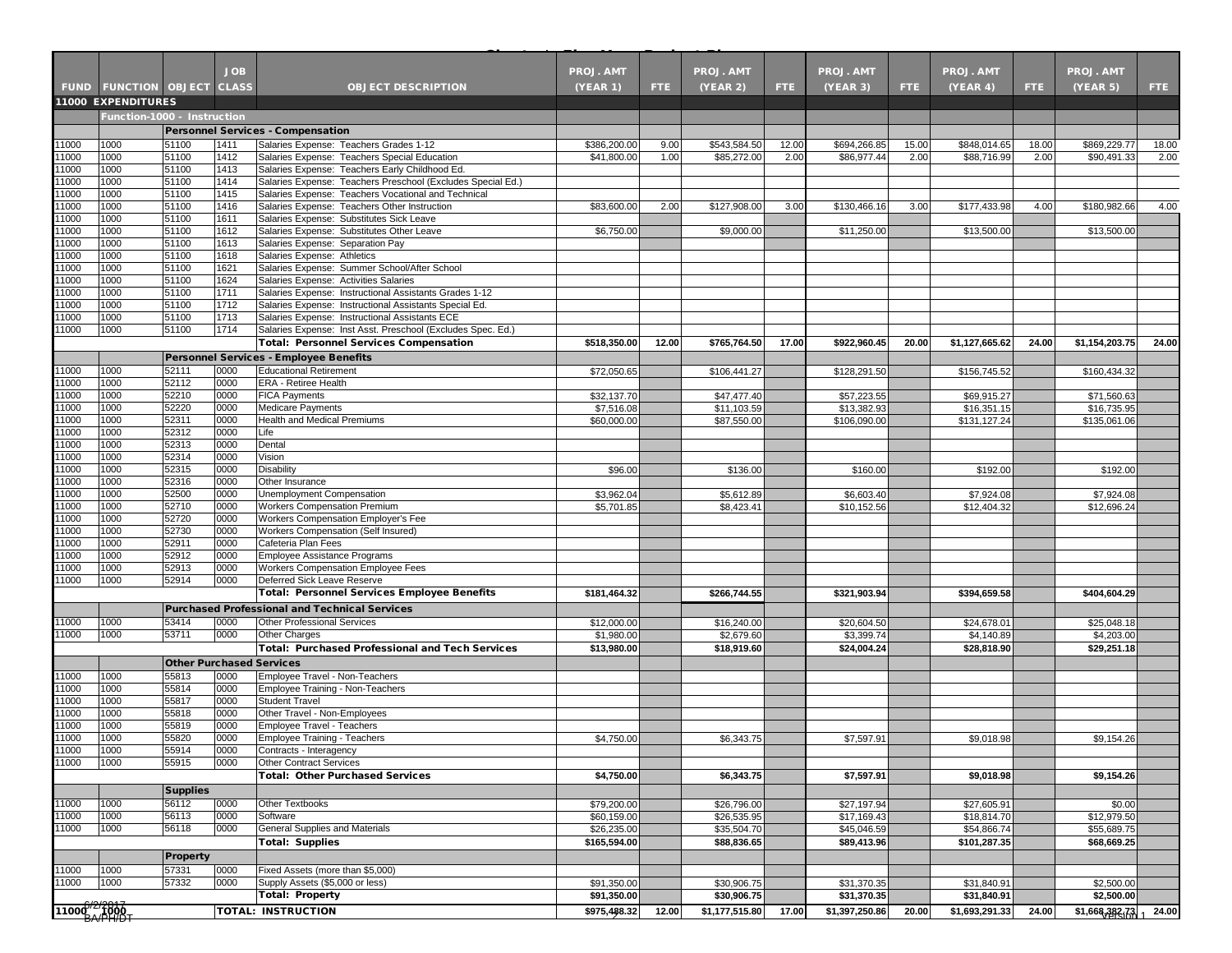| <b>JOB</b><br><b>PROJ. AMT</b><br><b>PROJ. AMT</b><br>PROJ. AMT<br>PROJ. AMT<br>PROJ. AMT<br><b>FUND FUNCTION OBJECT CLASS</b><br><b>(YEAR 1)</b><br>(YEAR 2)<br>(YEAR 3)<br>(YEAR 4)<br>(YEAR 5)<br><b>OBJECT DESCRIPTION</b><br>FTE.<br>FTE.<br>FTE.<br>FTE.<br>FTE:<br><b>11000 EXPENDITURES</b><br>Function-2100 - Support Services - Students<br><b>Personnel Services - Compensation</b><br>Salaries Expense: Coordinator/Subject Matter Specialist<br>11000<br>2100<br>51100<br>1211<br>1000<br>2100<br>51100<br>1214<br>Salaries Expense: Guidance Counselors/Social Workers<br>11000<br>2100<br>51100<br>1215<br>Salaries Expense: Registered Nurse<br>11000<br>2100<br>51100<br>1216<br>Salaries Expense: Health Assistants<br>2100<br>11000<br>51100<br>1217<br>Salaries Expense: Secretary, Clerical, Technical Assistants<br>11000<br>2100<br>51100<br>1218<br>Salaries Expense: School/Student Support<br>1000<br>2100<br>51100<br>1311<br>Salaries Expense: Diagnostician<br>1000<br>2100<br>51100<br>1312<br>Salaries Expense: Speech Therapist<br>11000<br>2100<br>51100<br>1313<br>Salaries Expense: Occupational Therapist<br>1000<br>2100<br>51100<br>1314<br>Salaries Expense: Physical Therapist/Recreational Therapist<br>11000<br>2100<br>51100<br>1315<br>Salaries Expense: Psychologist Counselors<br>11000<br>2100<br>51100<br>1316<br>Salaries Expense: Audiologists<br>2100<br>1317<br>Salaries Expense: Interpreters<br>1000<br>51100<br>11000<br>2100<br>51100<br>1318<br>Salaries Expense: Specialists<br>11000<br>2100<br>51100<br>1319<br>Salaries Expense: Special Ed. Assistants<br>2100<br>11000<br>51100<br>1511<br>Salaries Expense: Data Processing<br>0.00<br><b>Total: Personnel Services - Compensation</b><br>\$0.00<br>0.00<br>\$0.00<br>0.00<br>\$0.00<br>0.00<br>\$0.00<br>0.00<br>\$0.00<br>Personnel Services - Employee Benefits<br>11000<br>2100<br>52111<br>0000<br><b>Educational Retirement</b><br>2100<br>0000<br>11000<br>52112<br>ERA - Retiree Health<br>1000<br>2100<br>52210<br>0000<br><b>FICA Payments</b><br>52220<br>1000<br>2100<br>0000<br><b>Medicare Payments</b><br>11000<br>2100<br>52311<br>0000<br>Health and Medical Premiums<br>1000<br>2100<br>52312<br>0000<br>Life<br>11000<br>2100<br>52313<br>0000<br>Dental<br>11000<br>2100<br>52314<br>0000<br>Vision<br>2100<br>1000<br>52315<br>0000<br>Disability<br>11000<br>2100<br>52316<br>0000<br>Other Insurance<br>11000<br>2100<br>52500<br>0000<br>Unemployment Compensation<br>2100<br>1000<br>52710<br>0000<br>Workers Compensation Premium<br>0000<br>11000<br>2100<br>52720<br>Workers Compensation Employer's Fee<br>11000<br>2100<br>52730<br>0000<br>Workers Compensation (Self Insured)<br>1000<br>2100<br>52911<br>0000<br>Cafeteria Plan Fees<br>11000<br>2100<br>52912<br>0000<br>Employee Assistance Programs<br>2100<br>52913<br>0000<br>Workers Compensation Employee Fees<br>1000<br>1000<br>2100<br>52914<br>0000<br>Deferred Sick Leave Reserve<br>Total: Personnel Services - Employee Benefits<br>\$0.00<br>\$0.00<br>\$0.00<br>\$0.00<br>\$0.00<br><b>Purchased Professional and Technical Services</b><br>2100<br>53211<br>0000<br>Diagnosticians - Contracted<br>11000<br>2100<br>53212<br>0000<br>Speech Therapists - Contracted<br>2100<br>1000<br>53213<br>0000<br>Occupational Therapists - Contracted<br>11000<br>2100<br>53214<br>0000<br>Physical/Recreational Therapists - Contracted<br>1000<br>2100<br>53215<br>0000<br>Psychologists/Counselors - Contracted<br>1000<br>2100<br>53215<br>0000<br>Psychologists/Counselors - Contracted<br>1000<br>2100<br>53216<br>0000<br>Audiologists - Contracted<br>1000<br>2100<br>53217<br>0000<br>Interpreters - Contracted<br>11000<br>2100<br>53218<br>0000<br>Specialists - Contracted<br>2100<br>53219<br>0000<br>Special Ed Assistants (Non-Instructional) - Contracted<br>11000<br>53414<br>2100<br>0000<br>\$9,200.00<br>\$9,200.00<br>\$9,200.00<br><b>Other Professional Services</b><br>\$9,200.00<br>\$9,200.00<br><b>Total: Purchased Professional and Tech Services</b><br>\$9,200.00<br>\$9,200.00<br>\$9,200.00<br>\$9,200.00<br>\$9,200.00<br><b>Purchased Professional and Technical Services</b><br>11000<br>2100<br>53414<br>0000<br><b>Other Professional Services</b><br>11000<br>0000<br>2100<br>53711<br><b>Other Charges</b><br><b>Total: Support Services - Students</b><br>\$0.00<br>\$0.00<br>\$0.00<br>\$0.00<br>\$0.00<br><b>Other Purchased Services</b><br>11000<br>2100<br>55200<br>0000<br>Property/Liability Insurance<br>2100<br>11000<br>55813<br>0000<br>Employee Travel - Non-Teachers<br>2100<br>55814<br>0000<br>Employee Training - Non-Teachers<br>2100<br>55818<br>0000<br>Other Travel - Non-Employees<br>11000 6/2/2400<br>55914<br>0000<br>Contracts - Interagency<br><u>Version T</u><br>BA/PH/DT<br>उ |       |  |  | وممكن مستلك | ملمستك | بلجانك |  |  |  |  |
|-------------------------------------------------------------------------------------------------------------------------------------------------------------------------------------------------------------------------------------------------------------------------------------------------------------------------------------------------------------------------------------------------------------------------------------------------------------------------------------------------------------------------------------------------------------------------------------------------------------------------------------------------------------------------------------------------------------------------------------------------------------------------------------------------------------------------------------------------------------------------------------------------------------------------------------------------------------------------------------------------------------------------------------------------------------------------------------------------------------------------------------------------------------------------------------------------------------------------------------------------------------------------------------------------------------------------------------------------------------------------------------------------------------------------------------------------------------------------------------------------------------------------------------------------------------------------------------------------------------------------------------------------------------------------------------------------------------------------------------------------------------------------------------------------------------------------------------------------------------------------------------------------------------------------------------------------------------------------------------------------------------------------------------------------------------------------------------------------------------------------------------------------------------------------------------------------------------------------------------------------------------------------------------------------------------------------------------------------------------------------------------------------------------------------------------------------------------------------------------------------------------------------------------------------------------------------------------------------------------------------------------------------------------------------------------------------------------------------------------------------------------------------------------------------------------------------------------------------------------------------------------------------------------------------------------------------------------------------------------------------------------------------------------------------------------------------------------------------------------------------------------------------------------------------------------------------------------------------------------------------------------------------------------------------------------------------------------------------------------------------------------------------------------------------------------------------------------------------------------------------------------------------------------------------------------------------------------------------------------------------------------------------------------------------------------------------------------------------------------------------------------------------------------------------------------------------------------------------------------------------------------------------------------------------------------------------------------------------------------------------------------------------------------------------------------------------------------------------------------------------------------------------------------------------------------------------------------------------------------------------------------------------------------------------------------------------------------------------------------------------------------------------------------------------------------------------------------------------------------------------------------------------------------------------------------------------------------------------------------------------------------------------------------------------------------------------------------------------------------------------------------------------------------------------------------------------------------------------------------|-------|--|--|-------------|--------|--------|--|--|--|--|
|                                                                                                                                                                                                                                                                                                                                                                                                                                                                                                                                                                                                                                                                                                                                                                                                                                                                                                                                                                                                                                                                                                                                                                                                                                                                                                                                                                                                                                                                                                                                                                                                                                                                                                                                                                                                                                                                                                                                                                                                                                                                                                                                                                                                                                                                                                                                                                                                                                                                                                                                                                                                                                                                                                                                                                                                                                                                                                                                                                                                                                                                                                                                                                                                                                                                                                                                                                                                                                                                                                                                                                                                                                                                                                                                                                                                                                                                                                                                                                                                                                                                                                                                                                                                                                                                                                                                                                                                                                                                                                                                                                                                                                                                                                                                                                                                                                                             |       |  |  |             |        |        |  |  |  |  |
|                                                                                                                                                                                                                                                                                                                                                                                                                                                                                                                                                                                                                                                                                                                                                                                                                                                                                                                                                                                                                                                                                                                                                                                                                                                                                                                                                                                                                                                                                                                                                                                                                                                                                                                                                                                                                                                                                                                                                                                                                                                                                                                                                                                                                                                                                                                                                                                                                                                                                                                                                                                                                                                                                                                                                                                                                                                                                                                                                                                                                                                                                                                                                                                                                                                                                                                                                                                                                                                                                                                                                                                                                                                                                                                                                                                                                                                                                                                                                                                                                                                                                                                                                                                                                                                                                                                                                                                                                                                                                                                                                                                                                                                                                                                                                                                                                                                             |       |  |  |             |        |        |  |  |  |  |
|                                                                                                                                                                                                                                                                                                                                                                                                                                                                                                                                                                                                                                                                                                                                                                                                                                                                                                                                                                                                                                                                                                                                                                                                                                                                                                                                                                                                                                                                                                                                                                                                                                                                                                                                                                                                                                                                                                                                                                                                                                                                                                                                                                                                                                                                                                                                                                                                                                                                                                                                                                                                                                                                                                                                                                                                                                                                                                                                                                                                                                                                                                                                                                                                                                                                                                                                                                                                                                                                                                                                                                                                                                                                                                                                                                                                                                                                                                                                                                                                                                                                                                                                                                                                                                                                                                                                                                                                                                                                                                                                                                                                                                                                                                                                                                                                                                                             |       |  |  |             |        |        |  |  |  |  |
|                                                                                                                                                                                                                                                                                                                                                                                                                                                                                                                                                                                                                                                                                                                                                                                                                                                                                                                                                                                                                                                                                                                                                                                                                                                                                                                                                                                                                                                                                                                                                                                                                                                                                                                                                                                                                                                                                                                                                                                                                                                                                                                                                                                                                                                                                                                                                                                                                                                                                                                                                                                                                                                                                                                                                                                                                                                                                                                                                                                                                                                                                                                                                                                                                                                                                                                                                                                                                                                                                                                                                                                                                                                                                                                                                                                                                                                                                                                                                                                                                                                                                                                                                                                                                                                                                                                                                                                                                                                                                                                                                                                                                                                                                                                                                                                                                                                             |       |  |  |             |        |        |  |  |  |  |
|                                                                                                                                                                                                                                                                                                                                                                                                                                                                                                                                                                                                                                                                                                                                                                                                                                                                                                                                                                                                                                                                                                                                                                                                                                                                                                                                                                                                                                                                                                                                                                                                                                                                                                                                                                                                                                                                                                                                                                                                                                                                                                                                                                                                                                                                                                                                                                                                                                                                                                                                                                                                                                                                                                                                                                                                                                                                                                                                                                                                                                                                                                                                                                                                                                                                                                                                                                                                                                                                                                                                                                                                                                                                                                                                                                                                                                                                                                                                                                                                                                                                                                                                                                                                                                                                                                                                                                                                                                                                                                                                                                                                                                                                                                                                                                                                                                                             |       |  |  |             |        |        |  |  |  |  |
|                                                                                                                                                                                                                                                                                                                                                                                                                                                                                                                                                                                                                                                                                                                                                                                                                                                                                                                                                                                                                                                                                                                                                                                                                                                                                                                                                                                                                                                                                                                                                                                                                                                                                                                                                                                                                                                                                                                                                                                                                                                                                                                                                                                                                                                                                                                                                                                                                                                                                                                                                                                                                                                                                                                                                                                                                                                                                                                                                                                                                                                                                                                                                                                                                                                                                                                                                                                                                                                                                                                                                                                                                                                                                                                                                                                                                                                                                                                                                                                                                                                                                                                                                                                                                                                                                                                                                                                                                                                                                                                                                                                                                                                                                                                                                                                                                                                             |       |  |  |             |        |        |  |  |  |  |
|                                                                                                                                                                                                                                                                                                                                                                                                                                                                                                                                                                                                                                                                                                                                                                                                                                                                                                                                                                                                                                                                                                                                                                                                                                                                                                                                                                                                                                                                                                                                                                                                                                                                                                                                                                                                                                                                                                                                                                                                                                                                                                                                                                                                                                                                                                                                                                                                                                                                                                                                                                                                                                                                                                                                                                                                                                                                                                                                                                                                                                                                                                                                                                                                                                                                                                                                                                                                                                                                                                                                                                                                                                                                                                                                                                                                                                                                                                                                                                                                                                                                                                                                                                                                                                                                                                                                                                                                                                                                                                                                                                                                                                                                                                                                                                                                                                                             |       |  |  |             |        |        |  |  |  |  |
|                                                                                                                                                                                                                                                                                                                                                                                                                                                                                                                                                                                                                                                                                                                                                                                                                                                                                                                                                                                                                                                                                                                                                                                                                                                                                                                                                                                                                                                                                                                                                                                                                                                                                                                                                                                                                                                                                                                                                                                                                                                                                                                                                                                                                                                                                                                                                                                                                                                                                                                                                                                                                                                                                                                                                                                                                                                                                                                                                                                                                                                                                                                                                                                                                                                                                                                                                                                                                                                                                                                                                                                                                                                                                                                                                                                                                                                                                                                                                                                                                                                                                                                                                                                                                                                                                                                                                                                                                                                                                                                                                                                                                                                                                                                                                                                                                                                             |       |  |  |             |        |        |  |  |  |  |
|                                                                                                                                                                                                                                                                                                                                                                                                                                                                                                                                                                                                                                                                                                                                                                                                                                                                                                                                                                                                                                                                                                                                                                                                                                                                                                                                                                                                                                                                                                                                                                                                                                                                                                                                                                                                                                                                                                                                                                                                                                                                                                                                                                                                                                                                                                                                                                                                                                                                                                                                                                                                                                                                                                                                                                                                                                                                                                                                                                                                                                                                                                                                                                                                                                                                                                                                                                                                                                                                                                                                                                                                                                                                                                                                                                                                                                                                                                                                                                                                                                                                                                                                                                                                                                                                                                                                                                                                                                                                                                                                                                                                                                                                                                                                                                                                                                                             |       |  |  |             |        |        |  |  |  |  |
|                                                                                                                                                                                                                                                                                                                                                                                                                                                                                                                                                                                                                                                                                                                                                                                                                                                                                                                                                                                                                                                                                                                                                                                                                                                                                                                                                                                                                                                                                                                                                                                                                                                                                                                                                                                                                                                                                                                                                                                                                                                                                                                                                                                                                                                                                                                                                                                                                                                                                                                                                                                                                                                                                                                                                                                                                                                                                                                                                                                                                                                                                                                                                                                                                                                                                                                                                                                                                                                                                                                                                                                                                                                                                                                                                                                                                                                                                                                                                                                                                                                                                                                                                                                                                                                                                                                                                                                                                                                                                                                                                                                                                                                                                                                                                                                                                                                             |       |  |  |             |        |        |  |  |  |  |
|                                                                                                                                                                                                                                                                                                                                                                                                                                                                                                                                                                                                                                                                                                                                                                                                                                                                                                                                                                                                                                                                                                                                                                                                                                                                                                                                                                                                                                                                                                                                                                                                                                                                                                                                                                                                                                                                                                                                                                                                                                                                                                                                                                                                                                                                                                                                                                                                                                                                                                                                                                                                                                                                                                                                                                                                                                                                                                                                                                                                                                                                                                                                                                                                                                                                                                                                                                                                                                                                                                                                                                                                                                                                                                                                                                                                                                                                                                                                                                                                                                                                                                                                                                                                                                                                                                                                                                                                                                                                                                                                                                                                                                                                                                                                                                                                                                                             |       |  |  |             |        |        |  |  |  |  |
|                                                                                                                                                                                                                                                                                                                                                                                                                                                                                                                                                                                                                                                                                                                                                                                                                                                                                                                                                                                                                                                                                                                                                                                                                                                                                                                                                                                                                                                                                                                                                                                                                                                                                                                                                                                                                                                                                                                                                                                                                                                                                                                                                                                                                                                                                                                                                                                                                                                                                                                                                                                                                                                                                                                                                                                                                                                                                                                                                                                                                                                                                                                                                                                                                                                                                                                                                                                                                                                                                                                                                                                                                                                                                                                                                                                                                                                                                                                                                                                                                                                                                                                                                                                                                                                                                                                                                                                                                                                                                                                                                                                                                                                                                                                                                                                                                                                             |       |  |  |             |        |        |  |  |  |  |
|                                                                                                                                                                                                                                                                                                                                                                                                                                                                                                                                                                                                                                                                                                                                                                                                                                                                                                                                                                                                                                                                                                                                                                                                                                                                                                                                                                                                                                                                                                                                                                                                                                                                                                                                                                                                                                                                                                                                                                                                                                                                                                                                                                                                                                                                                                                                                                                                                                                                                                                                                                                                                                                                                                                                                                                                                                                                                                                                                                                                                                                                                                                                                                                                                                                                                                                                                                                                                                                                                                                                                                                                                                                                                                                                                                                                                                                                                                                                                                                                                                                                                                                                                                                                                                                                                                                                                                                                                                                                                                                                                                                                                                                                                                                                                                                                                                                             |       |  |  |             |        |        |  |  |  |  |
|                                                                                                                                                                                                                                                                                                                                                                                                                                                                                                                                                                                                                                                                                                                                                                                                                                                                                                                                                                                                                                                                                                                                                                                                                                                                                                                                                                                                                                                                                                                                                                                                                                                                                                                                                                                                                                                                                                                                                                                                                                                                                                                                                                                                                                                                                                                                                                                                                                                                                                                                                                                                                                                                                                                                                                                                                                                                                                                                                                                                                                                                                                                                                                                                                                                                                                                                                                                                                                                                                                                                                                                                                                                                                                                                                                                                                                                                                                                                                                                                                                                                                                                                                                                                                                                                                                                                                                                                                                                                                                                                                                                                                                                                                                                                                                                                                                                             |       |  |  |             |        |        |  |  |  |  |
|                                                                                                                                                                                                                                                                                                                                                                                                                                                                                                                                                                                                                                                                                                                                                                                                                                                                                                                                                                                                                                                                                                                                                                                                                                                                                                                                                                                                                                                                                                                                                                                                                                                                                                                                                                                                                                                                                                                                                                                                                                                                                                                                                                                                                                                                                                                                                                                                                                                                                                                                                                                                                                                                                                                                                                                                                                                                                                                                                                                                                                                                                                                                                                                                                                                                                                                                                                                                                                                                                                                                                                                                                                                                                                                                                                                                                                                                                                                                                                                                                                                                                                                                                                                                                                                                                                                                                                                                                                                                                                                                                                                                                                                                                                                                                                                                                                                             |       |  |  |             |        |        |  |  |  |  |
|                                                                                                                                                                                                                                                                                                                                                                                                                                                                                                                                                                                                                                                                                                                                                                                                                                                                                                                                                                                                                                                                                                                                                                                                                                                                                                                                                                                                                                                                                                                                                                                                                                                                                                                                                                                                                                                                                                                                                                                                                                                                                                                                                                                                                                                                                                                                                                                                                                                                                                                                                                                                                                                                                                                                                                                                                                                                                                                                                                                                                                                                                                                                                                                                                                                                                                                                                                                                                                                                                                                                                                                                                                                                                                                                                                                                                                                                                                                                                                                                                                                                                                                                                                                                                                                                                                                                                                                                                                                                                                                                                                                                                                                                                                                                                                                                                                                             |       |  |  |             |        |        |  |  |  |  |
|                                                                                                                                                                                                                                                                                                                                                                                                                                                                                                                                                                                                                                                                                                                                                                                                                                                                                                                                                                                                                                                                                                                                                                                                                                                                                                                                                                                                                                                                                                                                                                                                                                                                                                                                                                                                                                                                                                                                                                                                                                                                                                                                                                                                                                                                                                                                                                                                                                                                                                                                                                                                                                                                                                                                                                                                                                                                                                                                                                                                                                                                                                                                                                                                                                                                                                                                                                                                                                                                                                                                                                                                                                                                                                                                                                                                                                                                                                                                                                                                                                                                                                                                                                                                                                                                                                                                                                                                                                                                                                                                                                                                                                                                                                                                                                                                                                                             |       |  |  |             |        |        |  |  |  |  |
|                                                                                                                                                                                                                                                                                                                                                                                                                                                                                                                                                                                                                                                                                                                                                                                                                                                                                                                                                                                                                                                                                                                                                                                                                                                                                                                                                                                                                                                                                                                                                                                                                                                                                                                                                                                                                                                                                                                                                                                                                                                                                                                                                                                                                                                                                                                                                                                                                                                                                                                                                                                                                                                                                                                                                                                                                                                                                                                                                                                                                                                                                                                                                                                                                                                                                                                                                                                                                                                                                                                                                                                                                                                                                                                                                                                                                                                                                                                                                                                                                                                                                                                                                                                                                                                                                                                                                                                                                                                                                                                                                                                                                                                                                                                                                                                                                                                             |       |  |  |             |        |        |  |  |  |  |
|                                                                                                                                                                                                                                                                                                                                                                                                                                                                                                                                                                                                                                                                                                                                                                                                                                                                                                                                                                                                                                                                                                                                                                                                                                                                                                                                                                                                                                                                                                                                                                                                                                                                                                                                                                                                                                                                                                                                                                                                                                                                                                                                                                                                                                                                                                                                                                                                                                                                                                                                                                                                                                                                                                                                                                                                                                                                                                                                                                                                                                                                                                                                                                                                                                                                                                                                                                                                                                                                                                                                                                                                                                                                                                                                                                                                                                                                                                                                                                                                                                                                                                                                                                                                                                                                                                                                                                                                                                                                                                                                                                                                                                                                                                                                                                                                                                                             |       |  |  |             |        |        |  |  |  |  |
|                                                                                                                                                                                                                                                                                                                                                                                                                                                                                                                                                                                                                                                                                                                                                                                                                                                                                                                                                                                                                                                                                                                                                                                                                                                                                                                                                                                                                                                                                                                                                                                                                                                                                                                                                                                                                                                                                                                                                                                                                                                                                                                                                                                                                                                                                                                                                                                                                                                                                                                                                                                                                                                                                                                                                                                                                                                                                                                                                                                                                                                                                                                                                                                                                                                                                                                                                                                                                                                                                                                                                                                                                                                                                                                                                                                                                                                                                                                                                                                                                                                                                                                                                                                                                                                                                                                                                                                                                                                                                                                                                                                                                                                                                                                                                                                                                                                             |       |  |  |             |        |        |  |  |  |  |
|                                                                                                                                                                                                                                                                                                                                                                                                                                                                                                                                                                                                                                                                                                                                                                                                                                                                                                                                                                                                                                                                                                                                                                                                                                                                                                                                                                                                                                                                                                                                                                                                                                                                                                                                                                                                                                                                                                                                                                                                                                                                                                                                                                                                                                                                                                                                                                                                                                                                                                                                                                                                                                                                                                                                                                                                                                                                                                                                                                                                                                                                                                                                                                                                                                                                                                                                                                                                                                                                                                                                                                                                                                                                                                                                                                                                                                                                                                                                                                                                                                                                                                                                                                                                                                                                                                                                                                                                                                                                                                                                                                                                                                                                                                                                                                                                                                                             |       |  |  |             |        |        |  |  |  |  |
|                                                                                                                                                                                                                                                                                                                                                                                                                                                                                                                                                                                                                                                                                                                                                                                                                                                                                                                                                                                                                                                                                                                                                                                                                                                                                                                                                                                                                                                                                                                                                                                                                                                                                                                                                                                                                                                                                                                                                                                                                                                                                                                                                                                                                                                                                                                                                                                                                                                                                                                                                                                                                                                                                                                                                                                                                                                                                                                                                                                                                                                                                                                                                                                                                                                                                                                                                                                                                                                                                                                                                                                                                                                                                                                                                                                                                                                                                                                                                                                                                                                                                                                                                                                                                                                                                                                                                                                                                                                                                                                                                                                                                                                                                                                                                                                                                                                             |       |  |  |             |        |        |  |  |  |  |
|                                                                                                                                                                                                                                                                                                                                                                                                                                                                                                                                                                                                                                                                                                                                                                                                                                                                                                                                                                                                                                                                                                                                                                                                                                                                                                                                                                                                                                                                                                                                                                                                                                                                                                                                                                                                                                                                                                                                                                                                                                                                                                                                                                                                                                                                                                                                                                                                                                                                                                                                                                                                                                                                                                                                                                                                                                                                                                                                                                                                                                                                                                                                                                                                                                                                                                                                                                                                                                                                                                                                                                                                                                                                                                                                                                                                                                                                                                                                                                                                                                                                                                                                                                                                                                                                                                                                                                                                                                                                                                                                                                                                                                                                                                                                                                                                                                                             |       |  |  |             |        |        |  |  |  |  |
|                                                                                                                                                                                                                                                                                                                                                                                                                                                                                                                                                                                                                                                                                                                                                                                                                                                                                                                                                                                                                                                                                                                                                                                                                                                                                                                                                                                                                                                                                                                                                                                                                                                                                                                                                                                                                                                                                                                                                                                                                                                                                                                                                                                                                                                                                                                                                                                                                                                                                                                                                                                                                                                                                                                                                                                                                                                                                                                                                                                                                                                                                                                                                                                                                                                                                                                                                                                                                                                                                                                                                                                                                                                                                                                                                                                                                                                                                                                                                                                                                                                                                                                                                                                                                                                                                                                                                                                                                                                                                                                                                                                                                                                                                                                                                                                                                                                             |       |  |  |             |        |        |  |  |  |  |
|                                                                                                                                                                                                                                                                                                                                                                                                                                                                                                                                                                                                                                                                                                                                                                                                                                                                                                                                                                                                                                                                                                                                                                                                                                                                                                                                                                                                                                                                                                                                                                                                                                                                                                                                                                                                                                                                                                                                                                                                                                                                                                                                                                                                                                                                                                                                                                                                                                                                                                                                                                                                                                                                                                                                                                                                                                                                                                                                                                                                                                                                                                                                                                                                                                                                                                                                                                                                                                                                                                                                                                                                                                                                                                                                                                                                                                                                                                                                                                                                                                                                                                                                                                                                                                                                                                                                                                                                                                                                                                                                                                                                                                                                                                                                                                                                                                                             |       |  |  |             |        |        |  |  |  |  |
|                                                                                                                                                                                                                                                                                                                                                                                                                                                                                                                                                                                                                                                                                                                                                                                                                                                                                                                                                                                                                                                                                                                                                                                                                                                                                                                                                                                                                                                                                                                                                                                                                                                                                                                                                                                                                                                                                                                                                                                                                                                                                                                                                                                                                                                                                                                                                                                                                                                                                                                                                                                                                                                                                                                                                                                                                                                                                                                                                                                                                                                                                                                                                                                                                                                                                                                                                                                                                                                                                                                                                                                                                                                                                                                                                                                                                                                                                                                                                                                                                                                                                                                                                                                                                                                                                                                                                                                                                                                                                                                                                                                                                                                                                                                                                                                                                                                             |       |  |  |             |        |        |  |  |  |  |
|                                                                                                                                                                                                                                                                                                                                                                                                                                                                                                                                                                                                                                                                                                                                                                                                                                                                                                                                                                                                                                                                                                                                                                                                                                                                                                                                                                                                                                                                                                                                                                                                                                                                                                                                                                                                                                                                                                                                                                                                                                                                                                                                                                                                                                                                                                                                                                                                                                                                                                                                                                                                                                                                                                                                                                                                                                                                                                                                                                                                                                                                                                                                                                                                                                                                                                                                                                                                                                                                                                                                                                                                                                                                                                                                                                                                                                                                                                                                                                                                                                                                                                                                                                                                                                                                                                                                                                                                                                                                                                                                                                                                                                                                                                                                                                                                                                                             |       |  |  |             |        |        |  |  |  |  |
|                                                                                                                                                                                                                                                                                                                                                                                                                                                                                                                                                                                                                                                                                                                                                                                                                                                                                                                                                                                                                                                                                                                                                                                                                                                                                                                                                                                                                                                                                                                                                                                                                                                                                                                                                                                                                                                                                                                                                                                                                                                                                                                                                                                                                                                                                                                                                                                                                                                                                                                                                                                                                                                                                                                                                                                                                                                                                                                                                                                                                                                                                                                                                                                                                                                                                                                                                                                                                                                                                                                                                                                                                                                                                                                                                                                                                                                                                                                                                                                                                                                                                                                                                                                                                                                                                                                                                                                                                                                                                                                                                                                                                                                                                                                                                                                                                                                             |       |  |  |             |        |        |  |  |  |  |
|                                                                                                                                                                                                                                                                                                                                                                                                                                                                                                                                                                                                                                                                                                                                                                                                                                                                                                                                                                                                                                                                                                                                                                                                                                                                                                                                                                                                                                                                                                                                                                                                                                                                                                                                                                                                                                                                                                                                                                                                                                                                                                                                                                                                                                                                                                                                                                                                                                                                                                                                                                                                                                                                                                                                                                                                                                                                                                                                                                                                                                                                                                                                                                                                                                                                                                                                                                                                                                                                                                                                                                                                                                                                                                                                                                                                                                                                                                                                                                                                                                                                                                                                                                                                                                                                                                                                                                                                                                                                                                                                                                                                                                                                                                                                                                                                                                                             |       |  |  |             |        |        |  |  |  |  |
|                                                                                                                                                                                                                                                                                                                                                                                                                                                                                                                                                                                                                                                                                                                                                                                                                                                                                                                                                                                                                                                                                                                                                                                                                                                                                                                                                                                                                                                                                                                                                                                                                                                                                                                                                                                                                                                                                                                                                                                                                                                                                                                                                                                                                                                                                                                                                                                                                                                                                                                                                                                                                                                                                                                                                                                                                                                                                                                                                                                                                                                                                                                                                                                                                                                                                                                                                                                                                                                                                                                                                                                                                                                                                                                                                                                                                                                                                                                                                                                                                                                                                                                                                                                                                                                                                                                                                                                                                                                                                                                                                                                                                                                                                                                                                                                                                                                             |       |  |  |             |        |        |  |  |  |  |
|                                                                                                                                                                                                                                                                                                                                                                                                                                                                                                                                                                                                                                                                                                                                                                                                                                                                                                                                                                                                                                                                                                                                                                                                                                                                                                                                                                                                                                                                                                                                                                                                                                                                                                                                                                                                                                                                                                                                                                                                                                                                                                                                                                                                                                                                                                                                                                                                                                                                                                                                                                                                                                                                                                                                                                                                                                                                                                                                                                                                                                                                                                                                                                                                                                                                                                                                                                                                                                                                                                                                                                                                                                                                                                                                                                                                                                                                                                                                                                                                                                                                                                                                                                                                                                                                                                                                                                                                                                                                                                                                                                                                                                                                                                                                                                                                                                                             |       |  |  |             |        |        |  |  |  |  |
|                                                                                                                                                                                                                                                                                                                                                                                                                                                                                                                                                                                                                                                                                                                                                                                                                                                                                                                                                                                                                                                                                                                                                                                                                                                                                                                                                                                                                                                                                                                                                                                                                                                                                                                                                                                                                                                                                                                                                                                                                                                                                                                                                                                                                                                                                                                                                                                                                                                                                                                                                                                                                                                                                                                                                                                                                                                                                                                                                                                                                                                                                                                                                                                                                                                                                                                                                                                                                                                                                                                                                                                                                                                                                                                                                                                                                                                                                                                                                                                                                                                                                                                                                                                                                                                                                                                                                                                                                                                                                                                                                                                                                                                                                                                                                                                                                                                             |       |  |  |             |        |        |  |  |  |  |
|                                                                                                                                                                                                                                                                                                                                                                                                                                                                                                                                                                                                                                                                                                                                                                                                                                                                                                                                                                                                                                                                                                                                                                                                                                                                                                                                                                                                                                                                                                                                                                                                                                                                                                                                                                                                                                                                                                                                                                                                                                                                                                                                                                                                                                                                                                                                                                                                                                                                                                                                                                                                                                                                                                                                                                                                                                                                                                                                                                                                                                                                                                                                                                                                                                                                                                                                                                                                                                                                                                                                                                                                                                                                                                                                                                                                                                                                                                                                                                                                                                                                                                                                                                                                                                                                                                                                                                                                                                                                                                                                                                                                                                                                                                                                                                                                                                                             |       |  |  |             |        |        |  |  |  |  |
|                                                                                                                                                                                                                                                                                                                                                                                                                                                                                                                                                                                                                                                                                                                                                                                                                                                                                                                                                                                                                                                                                                                                                                                                                                                                                                                                                                                                                                                                                                                                                                                                                                                                                                                                                                                                                                                                                                                                                                                                                                                                                                                                                                                                                                                                                                                                                                                                                                                                                                                                                                                                                                                                                                                                                                                                                                                                                                                                                                                                                                                                                                                                                                                                                                                                                                                                                                                                                                                                                                                                                                                                                                                                                                                                                                                                                                                                                                                                                                                                                                                                                                                                                                                                                                                                                                                                                                                                                                                                                                                                                                                                                                                                                                                                                                                                                                                             |       |  |  |             |        |        |  |  |  |  |
|                                                                                                                                                                                                                                                                                                                                                                                                                                                                                                                                                                                                                                                                                                                                                                                                                                                                                                                                                                                                                                                                                                                                                                                                                                                                                                                                                                                                                                                                                                                                                                                                                                                                                                                                                                                                                                                                                                                                                                                                                                                                                                                                                                                                                                                                                                                                                                                                                                                                                                                                                                                                                                                                                                                                                                                                                                                                                                                                                                                                                                                                                                                                                                                                                                                                                                                                                                                                                                                                                                                                                                                                                                                                                                                                                                                                                                                                                                                                                                                                                                                                                                                                                                                                                                                                                                                                                                                                                                                                                                                                                                                                                                                                                                                                                                                                                                                             |       |  |  |             |        |        |  |  |  |  |
|                                                                                                                                                                                                                                                                                                                                                                                                                                                                                                                                                                                                                                                                                                                                                                                                                                                                                                                                                                                                                                                                                                                                                                                                                                                                                                                                                                                                                                                                                                                                                                                                                                                                                                                                                                                                                                                                                                                                                                                                                                                                                                                                                                                                                                                                                                                                                                                                                                                                                                                                                                                                                                                                                                                                                                                                                                                                                                                                                                                                                                                                                                                                                                                                                                                                                                                                                                                                                                                                                                                                                                                                                                                                                                                                                                                                                                                                                                                                                                                                                                                                                                                                                                                                                                                                                                                                                                                                                                                                                                                                                                                                                                                                                                                                                                                                                                                             |       |  |  |             |        |        |  |  |  |  |
|                                                                                                                                                                                                                                                                                                                                                                                                                                                                                                                                                                                                                                                                                                                                                                                                                                                                                                                                                                                                                                                                                                                                                                                                                                                                                                                                                                                                                                                                                                                                                                                                                                                                                                                                                                                                                                                                                                                                                                                                                                                                                                                                                                                                                                                                                                                                                                                                                                                                                                                                                                                                                                                                                                                                                                                                                                                                                                                                                                                                                                                                                                                                                                                                                                                                                                                                                                                                                                                                                                                                                                                                                                                                                                                                                                                                                                                                                                                                                                                                                                                                                                                                                                                                                                                                                                                                                                                                                                                                                                                                                                                                                                                                                                                                                                                                                                                             |       |  |  |             |        |        |  |  |  |  |
|                                                                                                                                                                                                                                                                                                                                                                                                                                                                                                                                                                                                                                                                                                                                                                                                                                                                                                                                                                                                                                                                                                                                                                                                                                                                                                                                                                                                                                                                                                                                                                                                                                                                                                                                                                                                                                                                                                                                                                                                                                                                                                                                                                                                                                                                                                                                                                                                                                                                                                                                                                                                                                                                                                                                                                                                                                                                                                                                                                                                                                                                                                                                                                                                                                                                                                                                                                                                                                                                                                                                                                                                                                                                                                                                                                                                                                                                                                                                                                                                                                                                                                                                                                                                                                                                                                                                                                                                                                                                                                                                                                                                                                                                                                                                                                                                                                                             |       |  |  |             |        |        |  |  |  |  |
|                                                                                                                                                                                                                                                                                                                                                                                                                                                                                                                                                                                                                                                                                                                                                                                                                                                                                                                                                                                                                                                                                                                                                                                                                                                                                                                                                                                                                                                                                                                                                                                                                                                                                                                                                                                                                                                                                                                                                                                                                                                                                                                                                                                                                                                                                                                                                                                                                                                                                                                                                                                                                                                                                                                                                                                                                                                                                                                                                                                                                                                                                                                                                                                                                                                                                                                                                                                                                                                                                                                                                                                                                                                                                                                                                                                                                                                                                                                                                                                                                                                                                                                                                                                                                                                                                                                                                                                                                                                                                                                                                                                                                                                                                                                                                                                                                                                             |       |  |  |             |        |        |  |  |  |  |
|                                                                                                                                                                                                                                                                                                                                                                                                                                                                                                                                                                                                                                                                                                                                                                                                                                                                                                                                                                                                                                                                                                                                                                                                                                                                                                                                                                                                                                                                                                                                                                                                                                                                                                                                                                                                                                                                                                                                                                                                                                                                                                                                                                                                                                                                                                                                                                                                                                                                                                                                                                                                                                                                                                                                                                                                                                                                                                                                                                                                                                                                                                                                                                                                                                                                                                                                                                                                                                                                                                                                                                                                                                                                                                                                                                                                                                                                                                                                                                                                                                                                                                                                                                                                                                                                                                                                                                                                                                                                                                                                                                                                                                                                                                                                                                                                                                                             |       |  |  |             |        |        |  |  |  |  |
|                                                                                                                                                                                                                                                                                                                                                                                                                                                                                                                                                                                                                                                                                                                                                                                                                                                                                                                                                                                                                                                                                                                                                                                                                                                                                                                                                                                                                                                                                                                                                                                                                                                                                                                                                                                                                                                                                                                                                                                                                                                                                                                                                                                                                                                                                                                                                                                                                                                                                                                                                                                                                                                                                                                                                                                                                                                                                                                                                                                                                                                                                                                                                                                                                                                                                                                                                                                                                                                                                                                                                                                                                                                                                                                                                                                                                                                                                                                                                                                                                                                                                                                                                                                                                                                                                                                                                                                                                                                                                                                                                                                                                                                                                                                                                                                                                                                             | 11000 |  |  |             |        |        |  |  |  |  |
|                                                                                                                                                                                                                                                                                                                                                                                                                                                                                                                                                                                                                                                                                                                                                                                                                                                                                                                                                                                                                                                                                                                                                                                                                                                                                                                                                                                                                                                                                                                                                                                                                                                                                                                                                                                                                                                                                                                                                                                                                                                                                                                                                                                                                                                                                                                                                                                                                                                                                                                                                                                                                                                                                                                                                                                                                                                                                                                                                                                                                                                                                                                                                                                                                                                                                                                                                                                                                                                                                                                                                                                                                                                                                                                                                                                                                                                                                                                                                                                                                                                                                                                                                                                                                                                                                                                                                                                                                                                                                                                                                                                                                                                                                                                                                                                                                                                             |       |  |  |             |        |        |  |  |  |  |
|                                                                                                                                                                                                                                                                                                                                                                                                                                                                                                                                                                                                                                                                                                                                                                                                                                                                                                                                                                                                                                                                                                                                                                                                                                                                                                                                                                                                                                                                                                                                                                                                                                                                                                                                                                                                                                                                                                                                                                                                                                                                                                                                                                                                                                                                                                                                                                                                                                                                                                                                                                                                                                                                                                                                                                                                                                                                                                                                                                                                                                                                                                                                                                                                                                                                                                                                                                                                                                                                                                                                                                                                                                                                                                                                                                                                                                                                                                                                                                                                                                                                                                                                                                                                                                                                                                                                                                                                                                                                                                                                                                                                                                                                                                                                                                                                                                                             |       |  |  |             |        |        |  |  |  |  |
|                                                                                                                                                                                                                                                                                                                                                                                                                                                                                                                                                                                                                                                                                                                                                                                                                                                                                                                                                                                                                                                                                                                                                                                                                                                                                                                                                                                                                                                                                                                                                                                                                                                                                                                                                                                                                                                                                                                                                                                                                                                                                                                                                                                                                                                                                                                                                                                                                                                                                                                                                                                                                                                                                                                                                                                                                                                                                                                                                                                                                                                                                                                                                                                                                                                                                                                                                                                                                                                                                                                                                                                                                                                                                                                                                                                                                                                                                                                                                                                                                                                                                                                                                                                                                                                                                                                                                                                                                                                                                                                                                                                                                                                                                                                                                                                                                                                             |       |  |  |             |        |        |  |  |  |  |
|                                                                                                                                                                                                                                                                                                                                                                                                                                                                                                                                                                                                                                                                                                                                                                                                                                                                                                                                                                                                                                                                                                                                                                                                                                                                                                                                                                                                                                                                                                                                                                                                                                                                                                                                                                                                                                                                                                                                                                                                                                                                                                                                                                                                                                                                                                                                                                                                                                                                                                                                                                                                                                                                                                                                                                                                                                                                                                                                                                                                                                                                                                                                                                                                                                                                                                                                                                                                                                                                                                                                                                                                                                                                                                                                                                                                                                                                                                                                                                                                                                                                                                                                                                                                                                                                                                                                                                                                                                                                                                                                                                                                                                                                                                                                                                                                                                                             |       |  |  |             |        |        |  |  |  |  |
|                                                                                                                                                                                                                                                                                                                                                                                                                                                                                                                                                                                                                                                                                                                                                                                                                                                                                                                                                                                                                                                                                                                                                                                                                                                                                                                                                                                                                                                                                                                                                                                                                                                                                                                                                                                                                                                                                                                                                                                                                                                                                                                                                                                                                                                                                                                                                                                                                                                                                                                                                                                                                                                                                                                                                                                                                                                                                                                                                                                                                                                                                                                                                                                                                                                                                                                                                                                                                                                                                                                                                                                                                                                                                                                                                                                                                                                                                                                                                                                                                                                                                                                                                                                                                                                                                                                                                                                                                                                                                                                                                                                                                                                                                                                                                                                                                                                             |       |  |  |             |        |        |  |  |  |  |
|                                                                                                                                                                                                                                                                                                                                                                                                                                                                                                                                                                                                                                                                                                                                                                                                                                                                                                                                                                                                                                                                                                                                                                                                                                                                                                                                                                                                                                                                                                                                                                                                                                                                                                                                                                                                                                                                                                                                                                                                                                                                                                                                                                                                                                                                                                                                                                                                                                                                                                                                                                                                                                                                                                                                                                                                                                                                                                                                                                                                                                                                                                                                                                                                                                                                                                                                                                                                                                                                                                                                                                                                                                                                                                                                                                                                                                                                                                                                                                                                                                                                                                                                                                                                                                                                                                                                                                                                                                                                                                                                                                                                                                                                                                                                                                                                                                                             |       |  |  |             |        |        |  |  |  |  |
|                                                                                                                                                                                                                                                                                                                                                                                                                                                                                                                                                                                                                                                                                                                                                                                                                                                                                                                                                                                                                                                                                                                                                                                                                                                                                                                                                                                                                                                                                                                                                                                                                                                                                                                                                                                                                                                                                                                                                                                                                                                                                                                                                                                                                                                                                                                                                                                                                                                                                                                                                                                                                                                                                                                                                                                                                                                                                                                                                                                                                                                                                                                                                                                                                                                                                                                                                                                                                                                                                                                                                                                                                                                                                                                                                                                                                                                                                                                                                                                                                                                                                                                                                                                                                                                                                                                                                                                                                                                                                                                                                                                                                                                                                                                                                                                                                                                             |       |  |  |             |        |        |  |  |  |  |
|                                                                                                                                                                                                                                                                                                                                                                                                                                                                                                                                                                                                                                                                                                                                                                                                                                                                                                                                                                                                                                                                                                                                                                                                                                                                                                                                                                                                                                                                                                                                                                                                                                                                                                                                                                                                                                                                                                                                                                                                                                                                                                                                                                                                                                                                                                                                                                                                                                                                                                                                                                                                                                                                                                                                                                                                                                                                                                                                                                                                                                                                                                                                                                                                                                                                                                                                                                                                                                                                                                                                                                                                                                                                                                                                                                                                                                                                                                                                                                                                                                                                                                                                                                                                                                                                                                                                                                                                                                                                                                                                                                                                                                                                                                                                                                                                                                                             | 11000 |  |  |             |        |        |  |  |  |  |
|                                                                                                                                                                                                                                                                                                                                                                                                                                                                                                                                                                                                                                                                                                                                                                                                                                                                                                                                                                                                                                                                                                                                                                                                                                                                                                                                                                                                                                                                                                                                                                                                                                                                                                                                                                                                                                                                                                                                                                                                                                                                                                                                                                                                                                                                                                                                                                                                                                                                                                                                                                                                                                                                                                                                                                                                                                                                                                                                                                                                                                                                                                                                                                                                                                                                                                                                                                                                                                                                                                                                                                                                                                                                                                                                                                                                                                                                                                                                                                                                                                                                                                                                                                                                                                                                                                                                                                                                                                                                                                                                                                                                                                                                                                                                                                                                                                                             |       |  |  |             |        |        |  |  |  |  |
|                                                                                                                                                                                                                                                                                                                                                                                                                                                                                                                                                                                                                                                                                                                                                                                                                                                                                                                                                                                                                                                                                                                                                                                                                                                                                                                                                                                                                                                                                                                                                                                                                                                                                                                                                                                                                                                                                                                                                                                                                                                                                                                                                                                                                                                                                                                                                                                                                                                                                                                                                                                                                                                                                                                                                                                                                                                                                                                                                                                                                                                                                                                                                                                                                                                                                                                                                                                                                                                                                                                                                                                                                                                                                                                                                                                                                                                                                                                                                                                                                                                                                                                                                                                                                                                                                                                                                                                                                                                                                                                                                                                                                                                                                                                                                                                                                                                             |       |  |  |             |        |        |  |  |  |  |
|                                                                                                                                                                                                                                                                                                                                                                                                                                                                                                                                                                                                                                                                                                                                                                                                                                                                                                                                                                                                                                                                                                                                                                                                                                                                                                                                                                                                                                                                                                                                                                                                                                                                                                                                                                                                                                                                                                                                                                                                                                                                                                                                                                                                                                                                                                                                                                                                                                                                                                                                                                                                                                                                                                                                                                                                                                                                                                                                                                                                                                                                                                                                                                                                                                                                                                                                                                                                                                                                                                                                                                                                                                                                                                                                                                                                                                                                                                                                                                                                                                                                                                                                                                                                                                                                                                                                                                                                                                                                                                                                                                                                                                                                                                                                                                                                                                                             |       |  |  |             |        |        |  |  |  |  |
|                                                                                                                                                                                                                                                                                                                                                                                                                                                                                                                                                                                                                                                                                                                                                                                                                                                                                                                                                                                                                                                                                                                                                                                                                                                                                                                                                                                                                                                                                                                                                                                                                                                                                                                                                                                                                                                                                                                                                                                                                                                                                                                                                                                                                                                                                                                                                                                                                                                                                                                                                                                                                                                                                                                                                                                                                                                                                                                                                                                                                                                                                                                                                                                                                                                                                                                                                                                                                                                                                                                                                                                                                                                                                                                                                                                                                                                                                                                                                                                                                                                                                                                                                                                                                                                                                                                                                                                                                                                                                                                                                                                                                                                                                                                                                                                                                                                             |       |  |  |             |        |        |  |  |  |  |
|                                                                                                                                                                                                                                                                                                                                                                                                                                                                                                                                                                                                                                                                                                                                                                                                                                                                                                                                                                                                                                                                                                                                                                                                                                                                                                                                                                                                                                                                                                                                                                                                                                                                                                                                                                                                                                                                                                                                                                                                                                                                                                                                                                                                                                                                                                                                                                                                                                                                                                                                                                                                                                                                                                                                                                                                                                                                                                                                                                                                                                                                                                                                                                                                                                                                                                                                                                                                                                                                                                                                                                                                                                                                                                                                                                                                                                                                                                                                                                                                                                                                                                                                                                                                                                                                                                                                                                                                                                                                                                                                                                                                                                                                                                                                                                                                                                                             |       |  |  |             |        |        |  |  |  |  |
|                                                                                                                                                                                                                                                                                                                                                                                                                                                                                                                                                                                                                                                                                                                                                                                                                                                                                                                                                                                                                                                                                                                                                                                                                                                                                                                                                                                                                                                                                                                                                                                                                                                                                                                                                                                                                                                                                                                                                                                                                                                                                                                                                                                                                                                                                                                                                                                                                                                                                                                                                                                                                                                                                                                                                                                                                                                                                                                                                                                                                                                                                                                                                                                                                                                                                                                                                                                                                                                                                                                                                                                                                                                                                                                                                                                                                                                                                                                                                                                                                                                                                                                                                                                                                                                                                                                                                                                                                                                                                                                                                                                                                                                                                                                                                                                                                                                             |       |  |  |             |        |        |  |  |  |  |
|                                                                                                                                                                                                                                                                                                                                                                                                                                                                                                                                                                                                                                                                                                                                                                                                                                                                                                                                                                                                                                                                                                                                                                                                                                                                                                                                                                                                                                                                                                                                                                                                                                                                                                                                                                                                                                                                                                                                                                                                                                                                                                                                                                                                                                                                                                                                                                                                                                                                                                                                                                                                                                                                                                                                                                                                                                                                                                                                                                                                                                                                                                                                                                                                                                                                                                                                                                                                                                                                                                                                                                                                                                                                                                                                                                                                                                                                                                                                                                                                                                                                                                                                                                                                                                                                                                                                                                                                                                                                                                                                                                                                                                                                                                                                                                                                                                                             |       |  |  |             |        |        |  |  |  |  |
|                                                                                                                                                                                                                                                                                                                                                                                                                                                                                                                                                                                                                                                                                                                                                                                                                                                                                                                                                                                                                                                                                                                                                                                                                                                                                                                                                                                                                                                                                                                                                                                                                                                                                                                                                                                                                                                                                                                                                                                                                                                                                                                                                                                                                                                                                                                                                                                                                                                                                                                                                                                                                                                                                                                                                                                                                                                                                                                                                                                                                                                                                                                                                                                                                                                                                                                                                                                                                                                                                                                                                                                                                                                                                                                                                                                                                                                                                                                                                                                                                                                                                                                                                                                                                                                                                                                                                                                                                                                                                                                                                                                                                                                                                                                                                                                                                                                             |       |  |  |             |        |        |  |  |  |  |
|                                                                                                                                                                                                                                                                                                                                                                                                                                                                                                                                                                                                                                                                                                                                                                                                                                                                                                                                                                                                                                                                                                                                                                                                                                                                                                                                                                                                                                                                                                                                                                                                                                                                                                                                                                                                                                                                                                                                                                                                                                                                                                                                                                                                                                                                                                                                                                                                                                                                                                                                                                                                                                                                                                                                                                                                                                                                                                                                                                                                                                                                                                                                                                                                                                                                                                                                                                                                                                                                                                                                                                                                                                                                                                                                                                                                                                                                                                                                                                                                                                                                                                                                                                                                                                                                                                                                                                                                                                                                                                                                                                                                                                                                                                                                                                                                                                                             | 11000 |  |  |             |        |        |  |  |  |  |
|                                                                                                                                                                                                                                                                                                                                                                                                                                                                                                                                                                                                                                                                                                                                                                                                                                                                                                                                                                                                                                                                                                                                                                                                                                                                                                                                                                                                                                                                                                                                                                                                                                                                                                                                                                                                                                                                                                                                                                                                                                                                                                                                                                                                                                                                                                                                                                                                                                                                                                                                                                                                                                                                                                                                                                                                                                                                                                                                                                                                                                                                                                                                                                                                                                                                                                                                                                                                                                                                                                                                                                                                                                                                                                                                                                                                                                                                                                                                                                                                                                                                                                                                                                                                                                                                                                                                                                                                                                                                                                                                                                                                                                                                                                                                                                                                                                                             | 11000 |  |  |             |        |        |  |  |  |  |
|                                                                                                                                                                                                                                                                                                                                                                                                                                                                                                                                                                                                                                                                                                                                                                                                                                                                                                                                                                                                                                                                                                                                                                                                                                                                                                                                                                                                                                                                                                                                                                                                                                                                                                                                                                                                                                                                                                                                                                                                                                                                                                                                                                                                                                                                                                                                                                                                                                                                                                                                                                                                                                                                                                                                                                                                                                                                                                                                                                                                                                                                                                                                                                                                                                                                                                                                                                                                                                                                                                                                                                                                                                                                                                                                                                                                                                                                                                                                                                                                                                                                                                                                                                                                                                                                                                                                                                                                                                                                                                                                                                                                                                                                                                                                                                                                                                                             |       |  |  |             |        |        |  |  |  |  |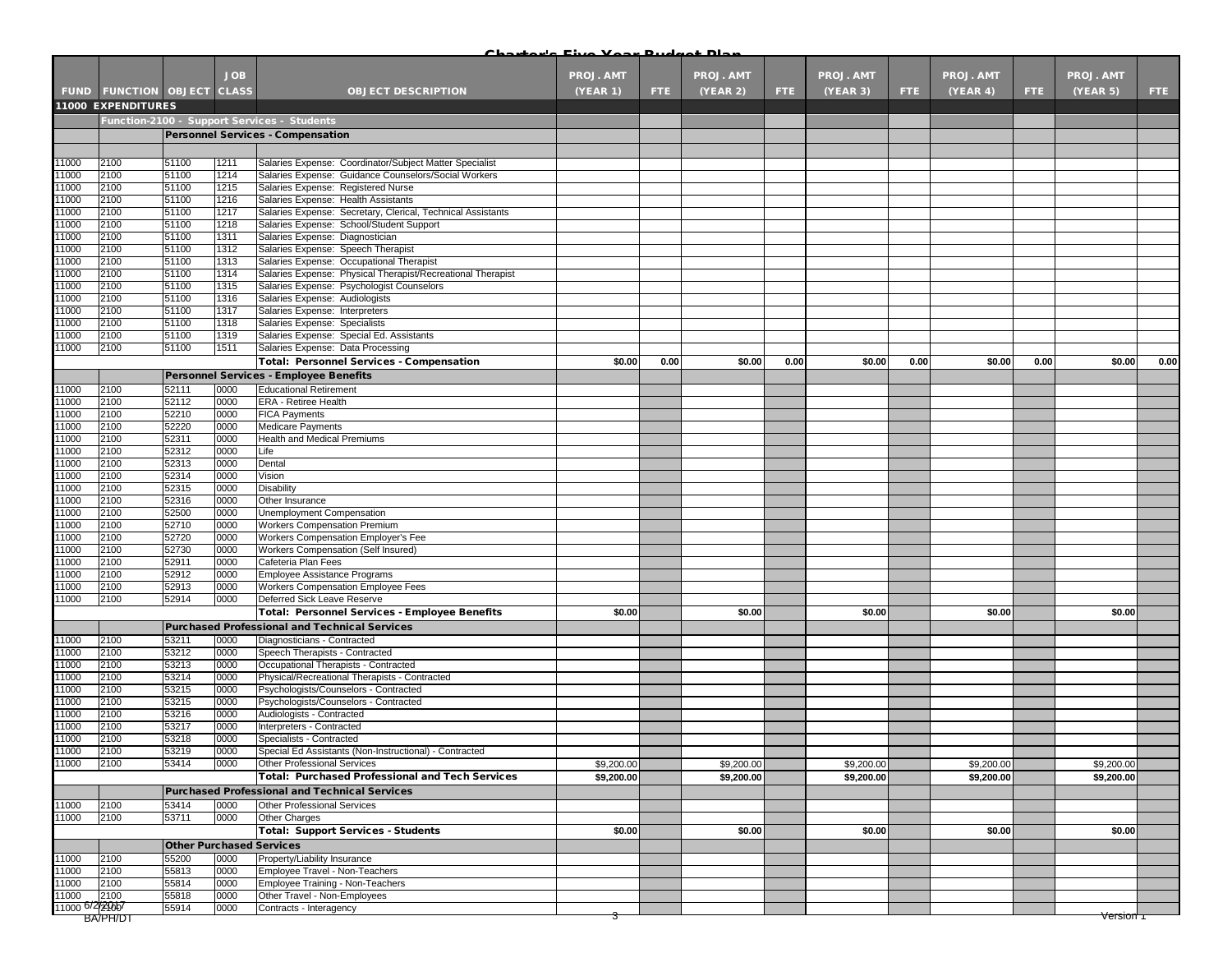|                |                                        |                                 |              |                                                                                                       | بملتا بهمه اسمعان والمستا |      |                  |      |              |      |                  |      |                  |      |
|----------------|----------------------------------------|---------------------------------|--------------|-------------------------------------------------------------------------------------------------------|---------------------------|------|------------------|------|--------------|------|------------------|------|------------------|------|
|                |                                        |                                 | <b>JOB</b>   |                                                                                                       | <b>PROJ. AMT</b>          |      | <b>PROJ. AMT</b> |      | PROJ. AMT    |      | <b>PROJ. AMT</b> |      | PROJ. AMT        |      |
|                | <b>FUND FUNCTION OBJECT</b>            |                                 | <b>CLASS</b> | <b>OBJECT DESCRIPTION</b>                                                                             | <b>(YEAR 1)</b>           | FTE. | (YEAR 2)         | FTE: | (YEAR 3)     | FTE. | (YEAR 4)         | FTE. | (YEAR 5)         | FTE: |
|                | <b>11000 EXPENDITURES</b>              |                                 |              |                                                                                                       |                           |      |                  |      |              |      |                  |      |                  |      |
| 11000          | 2100                                   | 55915                           | 0000         | <b>Other Contract Services</b>                                                                        |                           |      |                  |      |              |      |                  |      |                  |      |
|                |                                        |                                 |              | <b>Total: Other Purchased Services</b>                                                                | \$0.00                    |      | \$0.00           |      | \$0.00       |      | \$0.00           |      | \$0.00           |      |
|                |                                        | <b>Supplies</b>                 |              |                                                                                                       |                           |      |                  |      |              |      |                  |      |                  |      |
| 11000          | 2100                                   | 56113                           | 0000         | Software                                                                                              |                           |      |                  |      |              |      |                  |      |                  |      |
| 11000          | 2100                                   | 56118                           | 0000         | General Supplies and Materials                                                                        |                           |      |                  |      |              |      |                  |      |                  |      |
|                |                                        |                                 |              | <b>Total: Supplies</b>                                                                                | \$0.00                    |      | \$0.00           |      | \$0.00       |      | \$0.00           |      | \$0.00           |      |
|                |                                        | <b>Property</b>                 |              |                                                                                                       |                           |      |                  |      |              |      |                  |      |                  |      |
| 11000          | 2100                                   | 57331                           | 0000         | Fixed Assets (more than \$5,000)                                                                      |                           |      |                  |      |              |      |                  |      |                  |      |
| 11000          | 2100                                   | 57332                           | 0000         | Supply Assets (\$5,000 or less)                                                                       |                           |      |                  |      |              |      |                  |      |                  |      |
|                |                                        |                                 |              | <b>Total: Property</b>                                                                                | \$0.00                    |      | \$0.00           |      | \$0.00       |      | \$0.00           |      | \$0.00           |      |
| 11000          | 2100                                   |                                 |              | TOTAL: SUPPORT SERVICES - STUDENTS                                                                    | \$9,200.00                | 0.00 | \$9,200.00       | 0.00 | \$9,200.00   | 0.00 | \$9,200.00       | 0.00 | \$9,200.00       | 0.00 |
|                |                                        |                                 |              | Function-2200 - Support Services - Instruction                                                        |                           |      |                  |      |              |      |                  |      |                  |      |
|                |                                        |                                 |              |                                                                                                       |                           |      |                  |      |              |      |                  |      |                  |      |
| 11000          |                                        |                                 |              | <b>Personnel Services - Compensation</b>                                                              |                           |      |                  |      |              |      |                  |      |                  |      |
| 11000          | 2200<br>2200                           | 51100<br>51100                  | 1211<br>1212 | Salaries Expense: Coordinator/Subject Matter Specialist<br>Salaries Expense: Library/Media Specialist | \$0.00                    | 0.00 | \$51,000.00      | 1.00 | \$78,030.00  | 1.50 | \$79,590.60      | 1.50 | \$81,182.41      | 1.50 |
| 11000          | 2200                                   | 51100                           | 1213         | Salaries Expense: Library/Media Assistants                                                            |                           |      |                  |      |              |      |                  |      |                  |      |
| 11000          | 2200                                   | 51100                           | 1217         | Salaries Expense: Secretary, Clerical, Technical Assistants                                           |                           |      |                  |      |              |      |                  |      |                  |      |
| 11000          | 2200                                   | 51100                           | 1511         | Salaries Expense: Data Processing                                                                     |                           |      |                  |      |              |      |                  |      |                  |      |
|                |                                        |                                 |              | <b>Total: Support Services - Instruction</b>                                                          | \$0.00                    | 0.00 | \$51,000.00      | 1.00 | \$78,030.00  | 1.50 | \$79,590.60      | 1.50 | \$81,182.41      | 1.50 |
|                |                                        |                                 |              | <b>Personnel Services - Employee Benefits</b>                                                         |                           |      |                  |      |              |      |                  |      |                  |      |
| 11000          | 2200                                   | 52111                           | 0000         | <b>Educational Retirement</b>                                                                         | \$0.00                    |      | \$7,089.00       |      | \$10,846.17  |      | \$11,063.09      |      | \$11,284.36      |      |
| 11000          | 2200                                   | 52112                           | 0000         | ERA - Retiree Health                                                                                  |                           |      |                  |      |              |      |                  |      |                  |      |
| 11000          | 2200                                   | 52210                           | 0000         | <b>FICA Payments</b>                                                                                  | \$0.00                    |      | \$3,162.00       |      | \$4,837.86   |      | \$4,934.62       |      | \$5,033.31       |      |
| 11000          | 2200                                   | 52220                           | 0000         | <b>Medicare Payments</b>                                                                              | \$0.00                    |      | \$739.50         |      | \$1,131.44   |      | \$1,154.06       |      | \$1,177.14       |      |
| 11000          | 2200                                   | 52311                           | 0000         | Health and Medical Premiums                                                                           | \$0.00                    |      | \$5,150.00       |      | \$7,956.75   |      | \$8,195.45       |      | \$8,441.32       |      |
| 11000          | 2200                                   | 52312                           | 0000         | Life                                                                                                  |                           |      |                  |      |              |      |                  |      |                  |      |
| 11000          | 2200                                   | 52313                           | 0000         | Dental                                                                                                |                           |      |                  |      |              |      |                  |      |                  |      |
| 11000          | 2200                                   | 52314                           | 0000         | Vision                                                                                                |                           |      |                  |      |              |      |                  |      |                  |      |
| 11000          | 2200                                   | 52315                           | 0000         | Disability                                                                                            | \$0.00                    |      | \$8.00           |      | \$12.00      |      | \$12.00          |      | \$12.00          |      |
| 11000          | 2200                                   | 52316                           | 0000         | Other Insurance                                                                                       |                           |      |                  |      |              |      |                  |      |                  |      |
| 11000<br>11000 | 2200                                   | 52500                           | 0000         | Unemployment Compensation                                                                             | \$0.00                    |      | \$330.17         |      | \$495.26     |      | \$495.26         |      | \$495.26         |      |
| 11000          | 2200<br>2200                           | 52710<br>52720                  | 0000<br>0000 | Workers Compensation Premium<br>Workers Compensation Employer's Fee                                   | \$0.00                    |      | \$561.00         |      | \$858.33     |      | \$875.50         |      | \$893.01         |      |
| 11000          | 2200                                   | 52730                           | 0000         | Workers Compensation (Self Insured)                                                                   |                           |      |                  |      |              |      |                  |      |                  |      |
| 11000          | 2200                                   | 52911                           | 0000         | Cafeteria Plan Fees                                                                                   |                           |      |                  |      |              |      |                  |      |                  |      |
| 11000          | 2200                                   | 52912                           | 0000         | Employee Assistance Programs                                                                          |                           |      |                  |      |              |      |                  |      |                  |      |
| 11000          | 2200                                   | 52913                           | 0000         | Workers Compensation Employee Fees                                                                    |                           |      |                  |      |              |      |                  |      |                  |      |
| 11000          | 2200                                   | 52914                           | 0000         | Deferred Sick Leave Reserve                                                                           |                           |      |                  |      |              |      |                  |      |                  |      |
|                |                                        |                                 |              | <b>Total: Personnel Services - Employee Benefits</b>                                                  | \$0.00                    |      | \$17,039.67      |      | \$26,137.80  |      | \$26,729.98      |      | \$27,336.39      |      |
|                |                                        |                                 |              | <b>Purchased Professional and Technical Services</b>                                                  |                           |      |                  |      |              |      |                  |      |                  |      |
| 11000          | 2200                                   | 53414                           | 0000         | <b>Other Professional Services</b>                                                                    |                           |      |                  |      |              |      |                  |      |                  |      |
| 11000          | 2200                                   | 53711                           | 0000         | <b>Other Charges</b>                                                                                  |                           |      |                  |      |              |      |                  |      |                  |      |
|                |                                        |                                 |              | <b>Total: Purchased Professional and Tech Services</b>                                                | \$0.00                    |      | \$0.00           |      | \$0.00       |      | \$0.00           |      | \$0.00           |      |
|                |                                        | <b>Other Purchased Services</b> |              |                                                                                                       |                           |      |                  |      |              |      |                  |      |                  |      |
| 11000          | 2200                                   | 55813                           | 0000         | Employee Travel - Non-Teachers                                                                        |                           |      |                  |      |              |      |                  |      |                  |      |
| 11000          | 2200                                   | 55814                           | 0000         | Employee Training - Non-Teachers                                                                      |                           |      |                  |      |              |      |                  |      |                  |      |
| 11000          | 2200                                   | 55818                           | 0000         | Other Travel - Non-Employees                                                                          |                           |      |                  |      |              |      |                  |      |                  |      |
| 11000          | 2200                                   | 55914                           | 0000         | Contracts - Interagency                                                                               |                           |      |                  |      |              |      |                  |      |                  |      |
| 11000          | 2200                                   | 55915                           | 0000         | <b>Other Contract Services</b>                                                                        |                           |      |                  |      |              |      |                  |      |                  |      |
|                |                                        |                                 |              | <b>Total: Other Purchased Services</b>                                                                | \$0.00                    |      | \$0.00           |      | \$0.00       |      | \$0.00           |      | \$0.00           |      |
|                |                                        | <b>Supplies</b>                 |              |                                                                                                       |                           |      |                  |      |              |      |                  |      |                  |      |
| 11000          | 2200                                   | 56113                           | 0000         | Software                                                                                              |                           |      |                  |      |              |      |                  |      |                  |      |
| 11000          | 2200                                   | 56114                           | 0000         | Library And Audio-Visual                                                                              |                           |      |                  |      |              |      |                  |      |                  |      |
| 11000          | 2200                                   | 56118                           | 0000         | <b>General Supplies and Materials</b>                                                                 |                           |      |                  |      |              |      |                  |      |                  |      |
|                |                                        |                                 |              | <b>Total: Supplies</b>                                                                                | \$0.00                    |      | \$0.00           |      | \$0.00       |      | \$0.00           |      | \$0.00           |      |
|                |                                        | <b>Property</b>                 |              |                                                                                                       |                           |      |                  |      |              |      |                  |      |                  |      |
| 11000          | 2200                                   | 57331                           | 0000         | Fixed Assets (more than \$5,000)                                                                      |                           |      |                  |      |              |      |                  |      |                  |      |
| 11000          | 2200                                   | 57332                           | 0000         | Supply Assets (\$5,000 or less)                                                                       |                           |      |                  |      |              |      |                  |      |                  |      |
|                |                                        |                                 |              | <b>Total: Property</b>                                                                                | \$0.00                    |      | \$0.00           |      | \$0.00       |      | \$0.00           |      | \$0.00           |      |
| 11000          | 2200                                   |                                 |              | TOTAL: SUPPORT SERVICES - INSTRUCTION                                                                 | \$0.00                    | 0.00 | \$68,039.67      | 1.00 | \$104,167.80 | 1.50 | \$106,320.58     | 1.50 | \$108,518.80     | 1.50 |
|                | Function-2300 - General Administration |                                 |              |                                                                                                       |                           |      |                  |      |              |      |                  |      |                  |      |
|                | BA/PH/DT                               |                                 |              |                                                                                                       |                           |      |                  |      |              |      |                  |      | <u>version T</u> |      |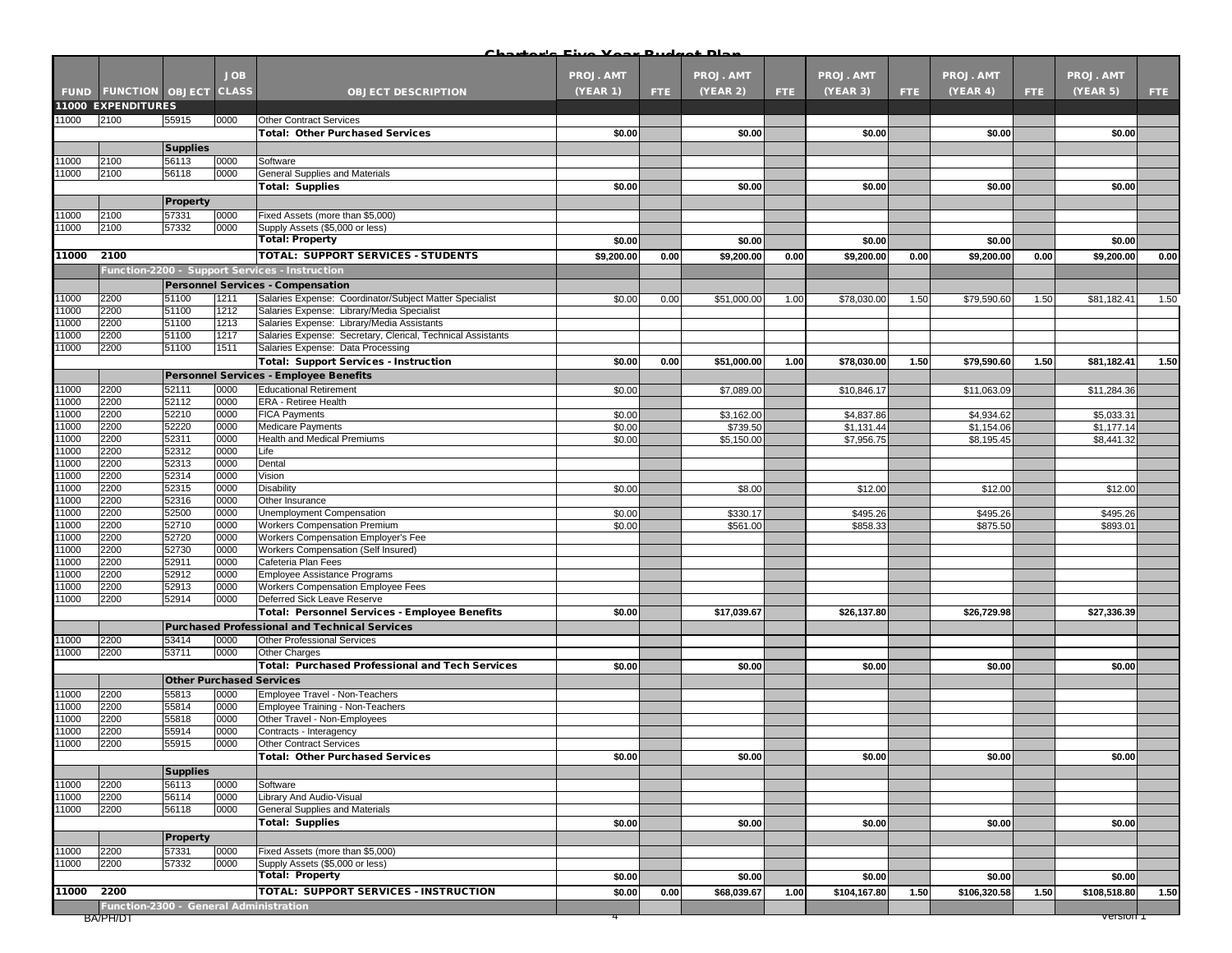|                                       |                                       |                                 | <b>JOB</b>   |                                                             | <b>PROJ. AMT</b> |      | <b>PROJ. AMT</b> |      | <b>PROJ. AMT</b> |      | <b>PROJ. AMT</b> |      | <b>PROJ. AMT</b> |      |
|---------------------------------------|---------------------------------------|---------------------------------|--------------|-------------------------------------------------------------|------------------|------|------------------|------|------------------|------|------------------|------|------------------|------|
|                                       | <b>FUND FUNCTION OBJECT CLASS</b>     |                                 |              | <b>OBJECT DESCRIPTION</b>                                   | <b>(YEAR 1)</b>  | FTE. | (YEAR 2)         | FTE. | (YEAR 3)         | FTE. | (YEAR 4)         | FTE. | (YEAR 5)         | FTE: |
|                                       | 11000 EXPENDITURES                    |                                 |              |                                                             |                  |      |                  |      |                  |      |                  |      |                  |      |
|                                       |                                       |                                 |              | <b>Personnel Services - Compensation</b>                    |                  |      |                  |      |                  |      |                  |      |                  |      |
| 11000                                 | 2300                                  | 51100                           | 1113         | Salaries Expense: Administrative Associates                 |                  |      |                  |      |                  |      |                  |      |                  |      |
| 11000                                 | 2300                                  | 51100                           | 1114         | Salaries Expense: Administrative Assistants                 |                  |      |                  |      |                  |      |                  |      |                  |      |
| 11000                                 | 2300                                  | 51100                           | 1217         | Salaries Expense: Secretary, Clerical, Technical Assistants |                  |      |                  |      |                  |      |                  |      |                  |      |
| 11000                                 | 2300                                  | 51100                           | 1511         | Salaries Expense: Data Processing                           |                  |      |                  |      |                  |      |                  |      |                  |      |
|                                       |                                       |                                 |              | <b>Total: Personnel Services - Compensation</b>             | \$0.00           | 0.00 | \$0.00           | 0.00 | \$0.00           | 0.00 | \$0.00           | 0.00 | \$0.00           | 0.00 |
|                                       |                                       |                                 |              | <b>Personnel Services - Employee Benefits</b>               |                  |      |                  |      |                  |      |                  |      |                  |      |
| 11000                                 | 2300                                  | 52111                           | 0000         | <b>Educational Retirement</b>                               |                  |      |                  |      |                  |      |                  |      |                  |      |
| 11000                                 | 2300                                  | 52112                           | 0000<br>0000 | <b>ERA - Retiree Health</b><br><b>FICA Payments</b>         |                  |      |                  |      |                  |      |                  |      |                  |      |
| 11000<br>11000                        | 2300<br>2300                          | 52210<br>52220                  | 0000         | <b>Medicare Payments</b>                                    |                  |      |                  |      |                  |      |                  |      |                  |      |
| 11000                                 | 2300                                  | 52311                           | 0000         | Health and Medical Premiums                                 |                  |      |                  |      |                  |      |                  |      |                  |      |
| 11000                                 | 2300                                  | 52312                           | 0000         | Life                                                        |                  |      |                  |      |                  |      |                  |      |                  |      |
| 11000                                 | 2300                                  | 52313                           | 0000         | Dental                                                      |                  |      |                  |      |                  |      |                  |      |                  |      |
| 11000                                 | 2300                                  | 52314                           | 0000         | Vision                                                      |                  |      |                  |      |                  |      |                  |      |                  |      |
| 11000                                 | 2300                                  | 52315                           | 0000         | Disability                                                  |                  |      |                  |      |                  |      |                  |      |                  |      |
| 11000                                 | 2300                                  | 52316                           | 0000         | Other Insurance                                             |                  |      |                  |      |                  |      |                  |      |                  |      |
| 11000                                 | 2300                                  | 52500                           | 0000         | Unemployment Compensation                                   |                  |      |                  |      |                  |      |                  |      |                  |      |
| 11000                                 | 2300                                  | 52710                           | 0000         | Workers Compensation Premium                                |                  |      |                  |      |                  |      |                  |      |                  |      |
| 11000                                 | 2300                                  | 52720                           | 0000         | Workers Compensation Employer's Fee                         |                  |      |                  |      |                  |      |                  |      |                  |      |
| 11000<br>11000                        | 2300<br>2300                          | 52730<br>52911                  | 0000<br>0000 | Workers Compensation (Self Insured)<br>Cafeteria Plan Fees  |                  |      |                  |      |                  |      |                  |      |                  |      |
| 11000                                 | 2300                                  | 52912                           | 0000         | Employee Assistance Programs                                |                  |      |                  |      |                  |      |                  |      |                  |      |
| 11000                                 | 2300                                  | 52913                           | 0000         | <b>Workers Compensation Employee Fees</b>                   |                  |      |                  |      |                  |      |                  |      |                  |      |
| 11000                                 | 2300                                  | 52914                           | 0000         | Deferred Sick Leave Reserve                                 |                  |      |                  |      |                  |      |                  |      |                  |      |
|                                       |                                       |                                 |              | Total: Personnel Services - Employee Benefits               | \$0.00           |      | \$0.00           |      | \$0.00           |      | \$0.00           |      | \$0.00           |      |
|                                       |                                       |                                 |              | <b>Purchased Professional and Technical Services</b>        |                  |      |                  |      |                  |      |                  |      |                  |      |
| 11000                                 | 2300                                  | 53411                           | 0000         | Auditing                                                    | \$13,000.00      |      | \$13,000.00      |      | \$13,000.00      |      | \$13,000.00      |      | \$13,000.00      |      |
| 11000                                 | 2300                                  | 53412                           | 0000         | <b>Bond/Board Elections</b>                                 |                  |      |                  |      |                  |      |                  |      |                  |      |
| 11000                                 | 2300                                  | 53413                           | 0000         | Legal                                                       | \$2,500.00       |      | \$2,500.00       |      | \$2,500.00       |      | \$2,500.00       |      | \$2,500.00       |      |
| 11000                                 | 2300                                  | 53414                           | 0000         | <b>Other Professional Services</b>                          |                  |      |                  |      |                  |      |                  |      |                  |      |
| 11000                                 | 2300                                  | 53711                           | 0000         | <b>Other Charges</b>                                        |                  |      |                  |      |                  |      |                  |      |                  |      |
|                                       |                                       |                                 |              | <b>Total: Purchased Professional and Tech Services</b>      | \$15,500.00      |      | \$15,500.00      |      | \$15,500.00      |      | \$15,500.00      |      | \$15,500.00      |      |
|                                       |                                       | <b>Other Purchased Services</b> |              |                                                             |                  |      |                  |      |                  |      |                  |      |                  |      |
| 11000                                 | 2300                                  | 55400                           | 0000         | Advertising                                                 |                  |      |                  |      |                  |      |                  |      |                  |      |
| 11000                                 | 2300                                  | 55811                           | 0000         | <b>Board Travel</b>                                         |                  |      |                  |      |                  |      |                  |      |                  |      |
| 11000<br>11000                        | 2300<br>2300                          | 55812<br>55813                  | 0000<br>0000 | <b>Board Training</b><br>Employee Travel - Non-Teachers     | \$500.00         |      | \$507.50         |      | \$515.11         |      | \$522.84         |      | \$530.68         |      |
| 11000                                 | 2300                                  | 55814                           | 0000         | Employee Training - Non-Teachers                            |                  |      |                  |      |                  |      |                  |      |                  |      |
| 11000                                 | 2300                                  | 55818                           | 0000         | Other Travel - Non-Employees                                |                  |      |                  |      |                  |      |                  |      |                  |      |
| 11000                                 | 2300                                  | 55914                           | 0000         | Contracts - Interagency                                     |                  |      |                  |      |                  |      |                  |      |                  |      |
| 11000                                 | 2300                                  | 55915                           | 0000         | <b>Other Contract Services</b>                              |                  |      |                  |      |                  |      |                  |      |                  |      |
|                                       |                                       |                                 |              | <b>Total: Other Purchased Services</b>                      | \$500.00         |      | \$507.50         |      | \$515.11         |      | \$522.84         |      | \$530.68         |      |
|                                       |                                       | <b>Supplies</b>                 |              |                                                             |                  |      |                  |      |                  |      |                  |      |                  |      |
| 11000                                 | 2300                                  | 56113                           | 0000         | Software                                                    |                  |      |                  |      |                  |      |                  |      |                  |      |
| 11000                                 | 2300                                  | 56115                           | 0000         | <b>Board Expenses</b>                                       | \$600.00         |      | \$609.00         |      | \$618.14         |      | \$627.41         |      | \$636.82         |      |
| 11000                                 | 2300                                  | 56118                           | 0000         | General Supplies and Materials                              |                  |      |                  |      |                  |      |                  |      |                  |      |
|                                       |                                       |                                 |              | <b>Total: Supplies</b>                                      | \$600.00         |      | \$609.00         |      | \$618.14         |      | \$627.41         |      | \$636.82         |      |
|                                       |                                       | <b>Property</b>                 |              |                                                             |                  |      |                  |      |                  |      |                  |      |                  |      |
| 11000                                 | 2300                                  | 57331                           | 0000         | Fixed Assets (more than \$5,000)                            |                  |      |                  |      |                  |      |                  |      |                  |      |
| 11000                                 | 2300                                  | 57332                           | 0000         | Supply Assets (\$5,000 or less)                             |                  |      |                  |      |                  |      |                  |      |                  |      |
|                                       |                                       |                                 |              | <b>Total: Property</b>                                      | \$0.00           |      | \$0.00           |      | \$0.00           |      | \$0.00           |      | \$0.00           |      |
| 11000                                 | 2300                                  |                                 |              | TOTAL: GENERAL ADMINISTRATION                               | \$16,600.00      | 0.00 | \$16,616.50      | 0.00 | \$16,633.25      | 0.00 | \$16,650.25      | 0.00 | \$16,667.50      | 0.00 |
|                                       | Function-2400 - School Administration |                                 |              |                                                             |                  |      |                  |      |                  |      |                  |      |                  |      |
|                                       |                                       |                                 |              | <b>Personnel Services - Compensation</b>                    |                  |      |                  |      |                  |      |                  |      |                  |      |
| 11000                                 | 2400                                  | 51100                           | 1112         | Salaries Expense: Principal                                 | \$160,000.00     | 2.00 | \$163,200.00     | 2.00 | \$166,464.00     | 2.00 | \$169,793.28     | 2.00 | \$173,189.15     | 2.00 |
| 11000                                 | 2400                                  | 51100                           | 1211         | Salaries Expense: Coordinator/Subject Matter Specialist     |                  |      |                  |      |                  |      |                  |      |                  |      |
| 11000                                 | 2400                                  | 51100                           | 1217         | Salaries Expense: Secretary, Clerical, Technical Assistants | \$39,500.00      | 2.00 | \$40,290.00      | 2.00 | \$41,095.80      | 2.00 | \$49,876.78      | 3.00 | \$50,874.31      | 3.00 |
| 11000                                 | 2400                                  | 51100                           | 1511         | Salaries Expense: Data Processing                           | \$42,000.00      | 1.00 | \$42,840.00      | 1.00 | \$43,696.80      | 1.00 | \$44,570.74      | 1.00 | \$45,462.15      | 1.00 |
|                                       |                                       |                                 |              | <b>Total: Personnel Services - Compensation</b>             | \$241,500.00     | 5.00 | \$246,330.00     | 5.00 | \$251,256.60     | 5.00 | \$264,240.79     | 6.00 | \$269,525.61     | 6.00 |
|                                       |                                       |                                 |              | <b>Personnel Services - Employee Benefits</b>               |                  |      |                  |      |                  |      |                  |      |                  |      |
| 11000 <sup>0/2</sup> 2400<br>BA/PH/DT |                                       | 52111                           | 0000         | <b>Educational Retirement</b>                               | \$33,568.50      |      | \$34,239.87      |      | \$34,924.67      |      | \$36,729.47      |      | \$37,464,06      |      |
|                                       |                                       |                                 |              |                                                             |                  |      |                  |      |                  |      |                  |      |                  |      |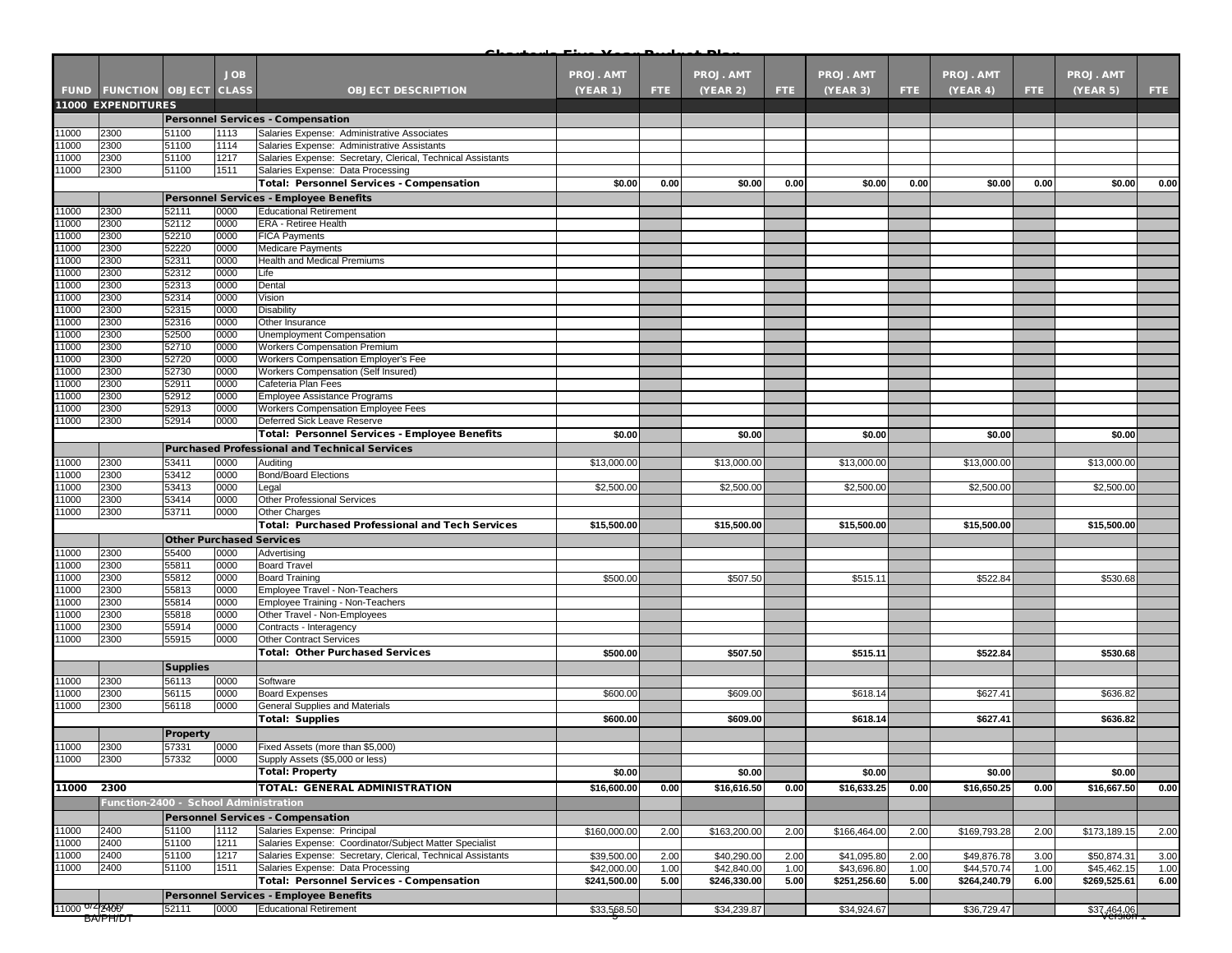|                |                                         |                                 | <b>JOB</b>   |                                                                                                          | <b>PROJ. AMT</b>          |      | <b>PROJ. AMT</b>          |      | <b>PROJ. AMT</b>          |      | <b>PROJ. AMT</b>          |      | <b>PROJ. AMT</b>          |      |
|----------------|-----------------------------------------|---------------------------------|--------------|----------------------------------------------------------------------------------------------------------|---------------------------|------|---------------------------|------|---------------------------|------|---------------------------|------|---------------------------|------|
|                | <b>FUND FUNCTION OBJECT CLASS</b>       |                                 |              | <b>OBJECT DESCRIPTION</b>                                                                                | <b>(YEAR 1)</b>           | FTE. | (YEAR 2)                  | FTE. | (YEAR 3)                  | FTE: | (YEAR 4)                  | FTE. | (YEAR 5)                  | FTE: |
|                | <b>11000 EXPENDITURES</b>               |                                 |              |                                                                                                          |                           |      |                           |      |                           |      |                           |      |                           |      |
| 1000           | 2400                                    | 52112                           | 0000         | <b>ERA - Retiree Health</b>                                                                              |                           |      |                           |      |                           |      |                           |      |                           |      |
| 1000<br>1000   | 2400<br>2400                            | 52210<br>52220                  | 0000<br>0000 | <b>FICA Payments</b><br>Medicare Payments                                                                | \$14,973.00<br>\$3,501.75 |      | \$15,272.46<br>\$3,571.79 |      | \$15,577.91<br>\$3,643.22 |      | \$16,382.93<br>\$3,831.49 |      | \$16,710.59<br>\$3,908.12 |      |
| 1000           | 2400                                    | 52311                           | 0000         | <b>Health and Medical Premiums</b>                                                                       | \$20,000.00               |      | \$20,600.00               |      | \$21,218.00               |      | \$21.854.54               |      | \$22,510.18               |      |
| 11000          | 2400                                    | 52312                           | 0000         | Life                                                                                                     |                           |      |                           |      |                           |      |                           |      |                           |      |
| 1000           | 2400                                    | 52313                           | 0000         | Dental                                                                                                   |                           |      |                           |      |                           |      |                           |      |                           |      |
| 1000           | 2400                                    | 52314                           | 0000         | Vision                                                                                                   |                           |      |                           |      |                           |      |                           |      |                           |      |
| 1000           | 2400                                    | 52315                           | 0000         | Disability                                                                                               | \$40.00                   |      | \$40.00                   |      | \$40.00                   |      | \$48.00                   |      | \$48.00                   |      |
| 1000           | 2400                                    | 52316                           | 0000         | Other Insurance                                                                                          |                           |      |                           |      |                           |      |                           |      |                           |      |
| 1000           | 2400                                    | 52500                           | 0000         | Unemployment Compensation                                                                                | \$1,650.85                |      | \$1,650.85                |      | \$1,650.85                |      | \$1,981.02                |      | \$1,981.02                |      |
| 11000          | 2400                                    | 52710                           | 0000         | <b>Workers Compensation Premium</b>                                                                      | \$2,656.50                |      | \$2,709.63                |      | \$2,763.82                |      | \$2,906.65                |      | \$2,964.78                |      |
| 11000<br>1000  | 2400<br>2400                            | 52720<br>52730                  | 0000<br>0000 | Workers Compensation Employer's Fee<br>Workers Compensation (Self Insured)                               |                           |      |                           |      |                           |      |                           |      |                           |      |
| 11000          | 2400                                    | 52911                           | 0000         | Cafeteria Plan Fees                                                                                      |                           |      |                           |      |                           |      |                           |      |                           |      |
| 1000           | 2400                                    | 52912                           | 0000         | <b>Employee Assistance Programs</b>                                                                      |                           |      |                           |      |                           |      |                           |      |                           |      |
| 11000          | 2400                                    | 52913                           | 0000         | Workers Compensation Employee Fees                                                                       |                           |      |                           |      |                           |      |                           |      |                           |      |
| 1000           | 2400                                    | 52914                           | 0000         | Deferred Sick Leave Reserve                                                                              |                           |      |                           |      |                           |      |                           |      |                           |      |
|                |                                         |                                 |              | Total: Personnel Services - Employee Benefits                                                            | \$76,390.60               |      | \$78,084.60               |      | \$79,818.47               |      | \$83,734.10               |      | \$85,586.75               |      |
|                |                                         |                                 |              | <b>Purchased Professional and Technical Services</b>                                                     |                           |      |                           |      |                           |      |                           |      |                           |      |
| 1000           | 2400                                    | 53414                           | 0000         | Other Professional Services                                                                              | \$6,500.00                |      | \$7,000.00                |      | \$7,000.00                |      | \$7,000.00                |      | \$2,000.00                |      |
| 1000           | 2400                                    | 53711                           | 0000         | Other Charges                                                                                            | \$3,430.83                |      | \$2,606.90                |      | \$2,676.86                |      | \$784.26                  |      | \$530.68                  |      |
|                |                                         |                                 |              |                                                                                                          |                           |      |                           |      |                           |      |                           |      |                           |      |
|                |                                         |                                 |              | <b>Total: Purchased Professional and Technical Services</b>                                              | \$9,930.83                |      | \$9,606.90                |      | \$9,676.86                |      | \$7,784.26                |      | \$2,530.68                |      |
|                |                                         | <b>Other Purchased Services</b> |              |                                                                                                          |                           |      |                           |      |                           |      |                           |      |                           |      |
| 1000           | 2400                                    | 55813                           | 0000         | Employee Travel - Non-Teachers                                                                           |                           |      |                           |      |                           |      |                           |      |                           |      |
| 11000          | 2400                                    | 55814                           | 0000         | Employee Training - Non-Teachers                                                                         |                           |      |                           |      |                           |      |                           |      |                           |      |
| 1000           | 2400                                    | 55914                           | 0000         | Contracts - Interagency                                                                                  |                           |      |                           |      |                           |      |                           |      |                           |      |
| 1000           | 2400                                    | 55915                           | 0000         | <b>Other Contract Services</b>                                                                           |                           |      |                           |      |                           |      |                           |      |                           |      |
|                |                                         |                                 |              | <b>Total: Other Purchased Services</b>                                                                   | \$0.00                    |      | \$0.00                    |      | \$0.00                    |      | \$0.00                    |      | \$0.00                    |      |
|                |                                         | <b>Supplies</b>                 |              |                                                                                                          |                           |      |                           |      |                           |      |                           |      |                           |      |
| 11000          | 2400                                    | 56113                           | 0000         | Software                                                                                                 |                           |      |                           |      |                           |      |                           |      |                           |      |
| 11000          | 2400                                    | 56118                           | 0000         | General Supplies and Materials                                                                           | \$15,930.00               |      | \$18,513.60               |      | \$21,171.12               |      | \$23,904.21               |      | \$24,262.77               |      |
|                |                                         |                                 |              | <b>Total: Supplies</b>                                                                                   | \$15,930.00               |      | \$18,513.60               |      | \$21,171.12               |      | \$23,904.21               |      | \$24,262.77               |      |
|                |                                         | <b>Property</b>                 |              |                                                                                                          |                           |      |                           |      |                           |      |                           |      |                           |      |
| 1000           | 2400                                    | 57331                           | 0000         | Fixed Assets (more than \$5,000)                                                                         |                           |      |                           |      |                           |      |                           |      |                           |      |
| 1000           | 2400                                    | 57332                           | 0000         | Supply Assets (\$5,000 or less)<br><b>Total: Property</b>                                                | \$16,533.33               |      | \$7,372.00                |      | \$6,208.81                |      | \$6,682.71                |      | \$2,500.00                |      |
|                |                                         |                                 |              |                                                                                                          | \$16,533.33               |      | \$7,372.00                |      | \$6,208.81                |      | \$6,682.71                |      | \$2,500.00                |      |
| 11000          | 2400                                    |                                 |              | TOTAL: SCHOOL ADMINISTRATION                                                                             | \$360,284.77              | 5.00 | \$359,907.10              | 5.00 | \$368,131.87              | 5.00 | \$386,346.07              | 6.00 | \$384,405.81              | 6.00 |
|                | <b>Function-2500 - Central Services</b> |                                 |              |                                                                                                          |                           |      |                           |      |                           |      |                           |      |                           |      |
|                |                                         |                                 |              | <b>Personnel Services - Compensation</b>                                                                 |                           |      |                           |      |                           |      |                           |      |                           |      |
| 1000           | 2500                                    | 51100                           | 1113         | Salaries Expense: Administrative Associates                                                              |                           |      |                           |      |                           |      |                           |      |                           |      |
| 1000           | 2500                                    | 51100                           | 1114         | Salaries Expense: Administrative Assistants                                                              |                           |      |                           |      |                           |      |                           |      |                           |      |
| 1000           | 2500                                    | 51100                           | 1115         | Salaries Expense: Assoc. Supt.-Fin./Business Manager                                                     |                           |      |                           |      |                           |      |                           |      |                           |      |
| 1000<br>11000  | 2500<br>2500                            | 51100<br>51100                  | 1217<br>1220 | Salaries Expense: Secretary, Clerical, Technical Assistants<br>Salaries Expense: Business Office Support |                           |      |                           |      |                           |      |                           |      |                           |      |
| 1000           | 2500                                    | 51100                           | 1511         | Salaries Expense: Data Processing                                                                        |                           |      |                           |      |                           |      |                           |      |                           |      |
|                |                                         |                                 |              | Total: Personnel Services - Compensation                                                                 | \$0.00                    | 0.00 | \$0.00                    | 0.00 | \$0.00                    | 0.00 | \$0.00                    | 0.00 | \$0.00                    | 0.00 |
|                |                                         |                                 |              | Personnel Services - Employee Benefits                                                                   |                           |      |                           |      |                           |      |                           |      |                           |      |
| 11000          | 2500                                    | 52111                           | 0000         | <b>Educational Retirement</b>                                                                            |                           |      |                           |      |                           |      |                           |      |                           |      |
| 11000          | 2500                                    | 52112                           | 0000         | <b>ERA - Retiree Health</b>                                                                              |                           |      |                           |      |                           |      |                           |      |                           |      |
| 11000          | 2500                                    | 52210                           | 0000         | <b>FICA Payments</b>                                                                                     |                           |      |                           |      |                           |      |                           |      |                           |      |
| 11000          | 2500                                    | 52220                           | 0000         | <b>Medicare Payments</b>                                                                                 |                           |      |                           |      |                           |      |                           |      |                           |      |
| 11000          | 2500                                    | 52311                           | 0000         | Health and Medical Premiums                                                                              |                           |      |                           |      |                           |      |                           |      |                           |      |
| 11000          | 2500                                    | 52312                           | 0000         | Life                                                                                                     |                           |      |                           |      |                           |      |                           |      |                           |      |
| 11000          | 2500                                    | 52313                           | 0000         | Dental                                                                                                   |                           |      |                           |      |                           |      |                           |      |                           |      |
| 11000          | 2500                                    | 52314                           | 0000         | Vision                                                                                                   |                           |      |                           |      |                           |      |                           |      |                           |      |
| 11000          | 2500                                    | 52315                           | 0000         | <b>Disability</b>                                                                                        |                           |      |                           |      |                           |      |                           |      |                           |      |
| 11000<br>11000 | 2500<br>2500                            | 52316<br>52500                  | 0000<br>0000 | Other Insurance                                                                                          |                           |      |                           |      |                           |      |                           |      |                           |      |
| 11000          | 2500                                    | 52710                           | 0000         | Unemployment Compensation<br>Workers Compensation Premium                                                |                           |      |                           |      |                           |      |                           |      |                           |      |
| 11000          | 2500                                    | 52720                           | 0000         | Workers Compensation Employer's Fee                                                                      |                           |      |                           |      |                           |      |                           |      |                           |      |
| 11000 6/25PP7  |                                         | 52730                           | 0000         | Workers Compensation (Self Insured)                                                                      |                           |      |                           |      |                           |      |                           |      |                           |      |
| 11000 BA 3990T |                                         | 52911                           | 0000         | Cafeteria Plan Fees                                                                                      | 6                         |      |                           |      |                           |      |                           |      | Version                   |      |
|                |                                         |                                 |              |                                                                                                          |                           |      |                           |      |                           |      |                           |      |                           |      |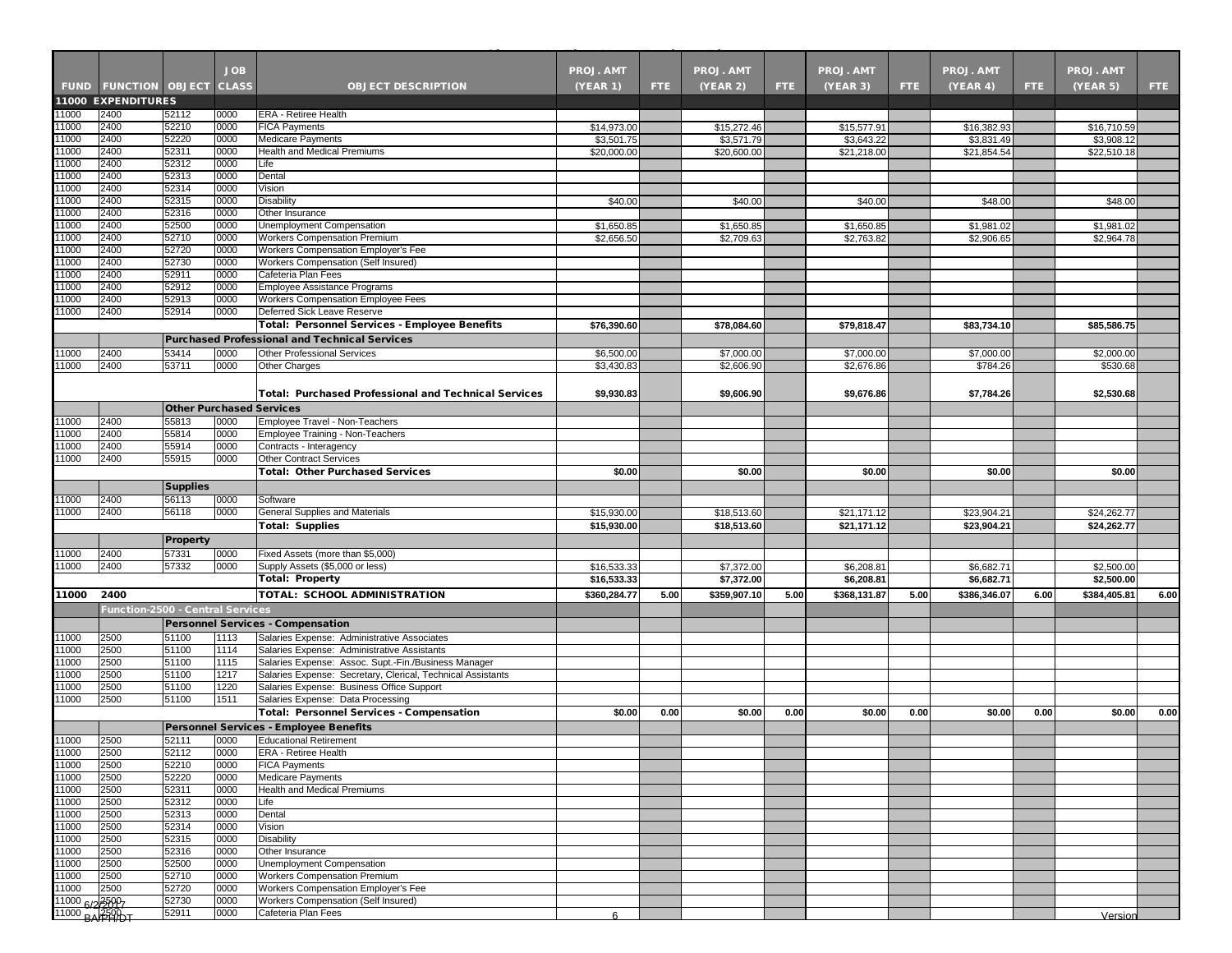|                |                                   |                                 | <b>JOB</b>   |                                                                          | <b>PROJ. AMT</b> |      | <b>PROJ. AMT</b> |      | <b>PROJ. AMT</b> |      | <b>PROJ. AMT</b> |      | <b>PROJ. AMT</b> |      |
|----------------|-----------------------------------|---------------------------------|--------------|--------------------------------------------------------------------------|------------------|------|------------------|------|------------------|------|------------------|------|------------------|------|
|                | <b>FUND FUNCTION OBJECT CLASS</b> |                                 |              | <b>OBJECT DESCRIPTION</b>                                                | (YEAR 1)         | FTE. | (YEAR 2)         | FTE. | (YEAR 3)         | FTE. | (YEAR 4)         | FTE. | (YEAR 5)         | FTE: |
|                | 11000 EXPENDITURES                |                                 |              |                                                                          |                  |      |                  |      |                  |      |                  |      |                  |      |
| 1000           | 2500                              | 52912                           | 0000         | <b>Employee Assistance Programs</b>                                      |                  |      |                  |      |                  |      |                  |      |                  |      |
| 1000<br>11000  | 2500<br>2500                      | 52913<br>52914                  | 0000<br>0000 | Workers Compensation Employee Fees<br>Deferred Sick Leave Reserve        |                  |      |                  |      |                  |      |                  |      |                  |      |
|                |                                   |                                 |              | Total: Personnel Services - Employee Benefits                            | \$0.00           |      | \$0.00           |      | \$0.00           |      | \$0.00           |      | \$0.00           |      |
|                |                                   |                                 |              | <b>Purchased Professional and Technical Services</b>                     |                  |      |                  |      |                  |      |                  |      |                  |      |
| 11000          | 2500                              | 53414                           | 0000         | <b>Other Professional Services</b>                                       | \$61,966.58      |      | \$62,119.22      |      | \$62,233.70      |      | \$62,360.90      |      | \$62,360.90      |      |
| 1000           | 2500                              | 53711                           | 0000         | Other Charges                                                            |                  |      |                  |      |                  |      |                  |      |                  |      |
|                |                                   |                                 |              |                                                                          |                  |      |                  |      |                  |      |                  |      |                  |      |
|                |                                   |                                 |              | <b>Total: Purchased Professional and Technical Services</b>              | \$61,966.58      |      | \$62,119.22      |      | \$62,233.70      |      | \$62,360.90      |      | \$62,360.90      |      |
|                |                                   | <b>Other Purchased Services</b> |              |                                                                          |                  |      |                  |      |                  |      |                  |      |                  |      |
| 11000          | 2500                              | 55400                           | 0000         | Advertising                                                              |                  |      |                  |      |                  |      |                  |      |                  |      |
| 11000          | 2500                              | 55813                           | 0000         | Employee Travel - Non-Teachers                                           |                  |      |                  |      |                  |      |                  |      |                  |      |
| 11000          | 2500                              | 55814                           | 0000         | Employee Training - Non-Teachers                                         |                  |      |                  |      |                  |      |                  |      |                  |      |
| 1000           | 2500                              | 55914                           | 0000         | Contracts - Interagency                                                  |                  |      |                  |      |                  |      |                  |      |                  |      |
| 11000          | 2500                              | 55915                           | 0000         | <b>Other Contract Services</b><br><b>Total: Other Purchased Services</b> | \$0.00           |      | \$0.00           |      | \$0.00           |      | \$0.00           |      | \$0.00           |      |
|                |                                   |                                 |              |                                                                          |                  |      |                  |      |                  |      |                  |      |                  |      |
|                |                                   | <b>Supplies</b>                 |              |                                                                          |                  |      |                  |      |                  |      |                  |      |                  |      |
| 11000<br>11000 | 2500<br>2500                      | 56113<br>56118                  | 0000<br>0000 | Software<br>General Supplies and Materials                               |                  |      |                  |      |                  |      |                  |      |                  |      |
|                |                                   |                                 |              | <b>Total: Supplies</b>                                                   | \$0.00           |      | \$0.00           |      | \$0.00           |      | \$0.00           |      | \$0.00           |      |
|                |                                   | <b>Property</b>                 |              |                                                                          |                  |      |                  |      |                  |      |                  |      |                  |      |
| 1000           | 2500                              | 57331                           | 0000         | Fixed Assets (more than \$5,000)                                         |                  |      |                  |      |                  |      |                  |      |                  |      |
| 1000           | 2500                              | 57332                           | 0000         | Supply Assets (\$5,000 or less)                                          |                  |      |                  |      |                  |      |                  |      |                  |      |
|                |                                   |                                 |              | <b>Total: Property</b>                                                   | \$0.00           |      | \$0.00           |      | \$0.00           |      | \$0.00           |      | \$0.00           |      |
| 11000          | 2500                              |                                 |              | <b>TOTAL: CENTRAL SERVICES</b>                                           | \$61,966.58      | 0.00 | \$62,119.22      | 0.00 | \$62,233.70      | 0.00 | \$62,360.90      | 0.00 | \$62,360.90      | 0.00 |
|                |                                   |                                 |              | Function-2600 - Operation and Maintenance of Plant                       |                  |      |                  |      |                  |      |                  |      |                  |      |
|                |                                   |                                 |              | <b>Personnel Services - Compensation</b>                                 |                  |      |                  |      |                  |      |                  |      |                  |      |
| 11000          | 2600                              | 51100                           | 1113         | Salaries Expense: Administrative Associates                              |                  |      |                  |      |                  |      |                  |      |                  |      |
| 11000          | 2600                              | 51100                           | 1114         | Salaries Expense: Administrative Assistants                              |                  |      |                  |      |                  |      |                  |      |                  |      |
| 11000          | 2600                              | 51100                           | 1217         | Salaries Expense: Secretary, Clerical, Technical Assistants              |                  |      |                  |      |                  |      |                  |      |                  |      |
| 11000          | 2600                              | 51100                           | 1219         | Salaries Expense: Duty Personnel                                         |                  |      |                  |      |                  |      |                  |      |                  |      |
| 11000<br>1000  | 2600<br>2600                      | 51100<br>51100                  | 1614<br>1615 | Salaries Expense: Maintenance<br>Salaries Expense: Custodial             |                  |      |                  |      |                  |      |                  |      |                  |      |
| 1000           | 2600                              | 51100                           | 1623         | Salaries Expense: Crosswalk Guards                                       |                  |      |                  |      |                  |      |                  |      |                  |      |
|                |                                   |                                 |              | <b>Total: Personnel Services - Compensation</b>                          | \$0.00           | 0.00 | \$0.00           | 0.00 | \$0.00           | 0.00 | \$0.00           | 0.00 | \$0.00           | 0.00 |
|                |                                   |                                 |              | Personnel Services - Employee Benefits                                   |                  |      |                  |      |                  |      |                  |      |                  |      |
| 1000           | 2600                              | 52111                           | 0000         | <b>Educational Retirement</b>                                            |                  |      |                  |      |                  |      |                  |      |                  |      |
| 11000          | 2600                              | 52112                           | 0000         | ERA - Retiree Health                                                     |                  |      |                  |      |                  |      |                  |      |                  |      |
| 1000           | 2600                              | 52210                           | 0000         | <b>FICA Payments</b>                                                     |                  |      |                  |      |                  |      |                  |      |                  |      |
| 11000          | 2600                              | 52220                           | 0000         | <b>Medicare Payments</b>                                                 |                  |      |                  |      |                  |      |                  |      |                  |      |
| 11000          | 2600                              | 52311                           | 0000         | Health and Medical Premiums                                              |                  |      |                  |      |                  |      |                  |      |                  |      |
| 1000<br>11000  | 2600<br>2600                      | 52312<br>52313                  | 0000<br>0000 | Life<br>Dental                                                           |                  |      |                  |      |                  |      |                  |      |                  |      |
| 11000          | 2600                              | 52314                           | 0000         | Vision                                                                   |                  |      |                  |      |                  |      |                  |      |                  |      |
| 1000           | 2600                              | 52315                           | 0000         | <b>Disability</b>                                                        |                  |      |                  |      |                  |      |                  |      |                  |      |
| 11000          | 2600                              | 52316                           | 0000         | Other Insurance                                                          |                  |      |                  |      |                  |      |                  |      |                  |      |
| 1000           | 2600                              | 52500                           | 0000         | Unemployment Compensation                                                |                  |      |                  |      |                  |      |                  |      |                  |      |
| 1000           | 2600                              | 52710                           | 0000         | <b>Workers Compensation Premium</b>                                      |                  |      |                  |      |                  |      |                  |      |                  |      |
| 11000          | 2600                              | 52720                           | 0000         | Workers Compensation Employer's Fee                                      |                  |      |                  |      |                  |      |                  |      |                  |      |
| 11000<br>11000 | 2600<br>2600                      | 52730<br>52911                  | 0000<br>0000 | Workers Compensation (Self Insured)<br>Cafeteria Plan Fees               |                  |      |                  |      |                  |      |                  |      |                  |      |
| 11000          | 2600                              | 52912                           | 0000         | Employee Assistance Programs                                             |                  |      |                  |      |                  |      |                  |      |                  |      |
| 11000          | 2600                              | 52913                           | 0000         | Workers Compensation Employee Fees                                       |                  |      |                  |      |                  |      |                  |      |                  |      |
| 11000          | 2600                              | 52914                           | 0000         | Deferred Sick Leave Reserve                                              |                  |      |                  |      |                  |      |                  |      |                  |      |
|                |                                   |                                 |              | Total: Personnel Services - Employee Benefits                            | \$0.00           |      | \$0.00           |      | \$0.00           |      | \$0.00           |      | \$0.00           |      |
|                |                                   |                                 |              | <b>Purchased Professional and Technical Services</b>                     |                  |      |                  |      |                  |      |                  |      |                  |      |
| 11000          | 2600                              | 53711                           | 0000         | Other Charges                                                            |                  |      |                  |      |                  |      |                  |      |                  |      |
|                |                                   |                                 |              | Total: Purchased Professional and Tech Services                          | \$0.00           |      | \$0.00           |      | \$0.00           |      | \$0.00           |      | \$0.00           |      |
|                |                                   |                                 |              | <b>Purchased Property Services</b>                                       |                  |      |                  |      |                  |      |                  |      |                  |      |
| 11000          | 2600                              | 54311                           | 0000         | Maintenance & Repair - Furniture/Fixtures/Equipment                      |                  |      |                  |      |                  |      |                  |      |                  |      |
| 11000          | 6/22002                           | 54312                           | 0000         | Maintenance & Repair - Buildings and Grounds                             | \$6,150.00       |      | \$7,714.00       |      | \$9,478.07       |      | \$11,502.46      |      | \$11,675.00      |      |
| 11000 BARHA    |                                   | 54313                           | 0000         | Maintenance & Repair - Vehicles                                          | $\overline{z}$   |      |                  |      |                  |      |                  |      | Version          |      |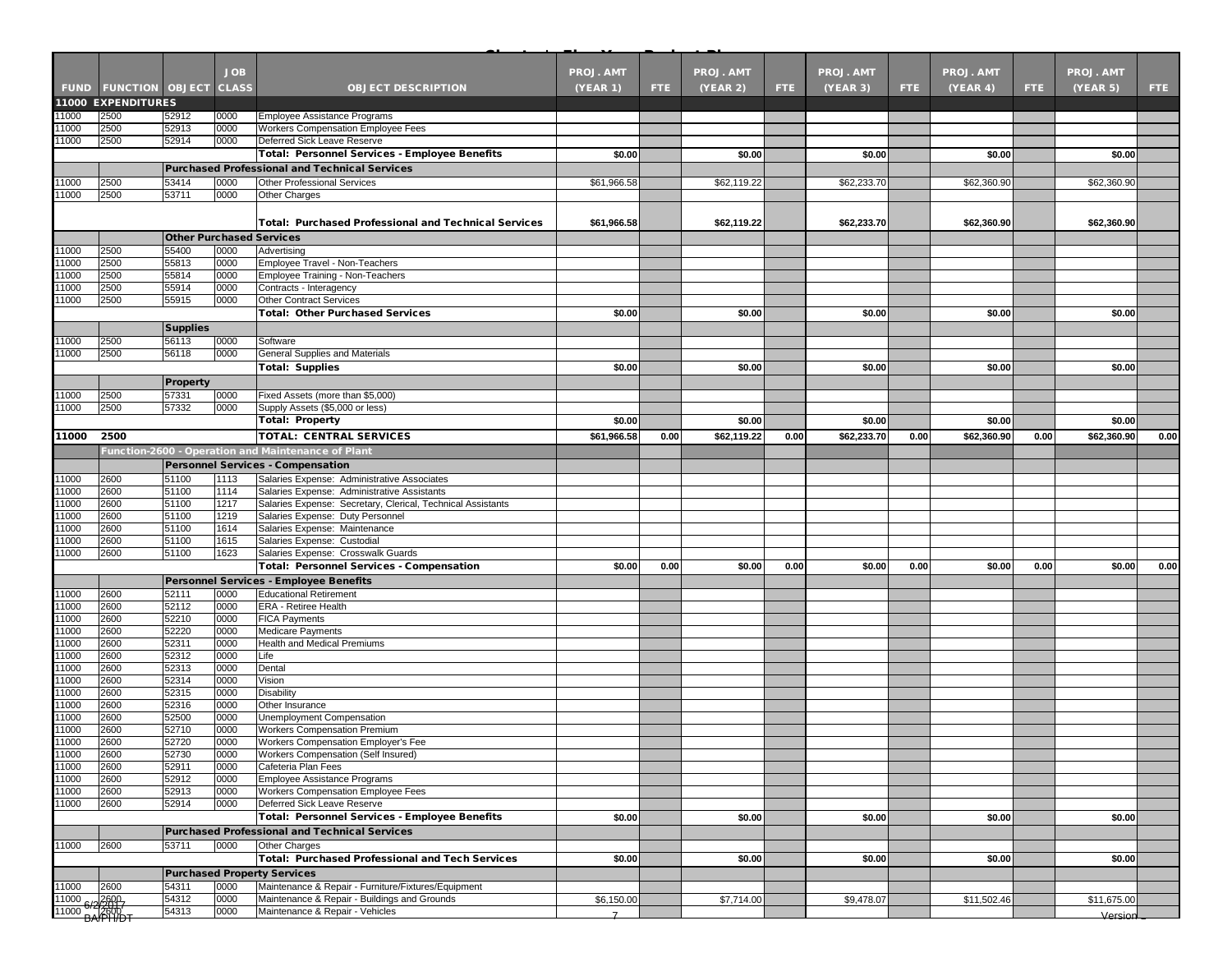|                |                                        |                                 | <b>JOB</b>   |                                                                           | <b>PROJ. AMT</b> |      | <b>PROJ. AMT</b> |      | <b>PROJ. AMT</b> |      | <b>PROJ. AMT</b> |      | <b>PROJ. AMT</b> |              |
|----------------|----------------------------------------|---------------------------------|--------------|---------------------------------------------------------------------------|------------------|------|------------------|------|------------------|------|------------------|------|------------------|--------------|
| <b>FUND</b>    | <b>FUNCTION OBJECT CLASS</b>           |                                 |              | <b>OBJECT DESCRIPTION</b>                                                 | <b>(YEAR 1)</b>  | FTE. | (YEAR 2)         | FTE: | (YEAR 3)         | FTE. | (YEAR 4)         | FTE. | (YEAR 5)         | FTE.         |
|                | <b>11000 EXPENDITURES</b>              |                                 |              |                                                                           |                  |      |                  |      |                  |      |                  |      |                  |              |
| 11000          | 2600                                   | 54411                           | 0000         | Electricity                                                               | \$6,150.00       |      | \$7,714.00       |      | \$9,478.07       |      | \$11,502.46      |      | \$11,675.00      |              |
| 11000          | 2600                                   | 54412                           | 0000         | Natural Gas (Buildings)                                                   | \$6,150.00       |      | \$7,714.00       |      | \$9,478.07       |      | \$11,502.46      |      | \$11,675.00      |              |
| 11000          | 2600                                   | 54413                           | 0000         | Propane/Butane (Buildings)                                                |                  |      |                  |      |                  |      |                  |      |                  |              |
| 11000          | 2600                                   | 54414                           | 0000         | Other Energy (Buildings)                                                  |                  |      |                  |      |                  |      |                  |      |                  |              |
| 11000          | 2600                                   | 54415                           | 0000         | Water/Sewage                                                              | \$6,150.00       |      | \$7,714.00       |      | \$9,478.07       |      | \$11,502.46      |      | \$11,675.00      |              |
| 11000          | 2600                                   | 54416                           | 0000         | <b>Communication Services</b>                                             | \$720.00         |      | \$730.80         |      | \$741.76         |      | \$752.89         |      | \$764.18         |              |
| 11000<br>11000 | 2600<br>2600                           | 54610<br>54620                  | 0000<br>0000 | Rental - Land and Buildings<br>Rental - Equipment and Vehicles            | \$15,150.00      |      | \$8,050.00       |      | \$5,951.75       |      | \$10,361.55      |      | \$14,674.98      |              |
| 11000          | 2600                                   | 54630                           | 0000         | Rental - Computers and Related Equipment                                  | \$14,400.00      |      | \$14,616.00      |      | \$14,835.24      |      | \$15,057.77      |      | \$15,283.64      |              |
|                |                                        |                                 |              | <b>Total: Purchased Property Services</b>                                 | \$54,870.00      |      | \$54,252.80      |      | \$59.441.03      |      | \$72,182.06      |      | \$77,422.79      |              |
|                |                                        | <b>Other Purchased Services</b> |              |                                                                           |                  |      |                  |      |                  |      |                  |      |                  |              |
| 11000          | 2600                                   | 55200                           | 0000         | Property/Liability Insurance                                              | \$18,000.00      |      | \$21,315.00      |      | \$23,695.18      |      | \$26,141.96      |      | \$28,656.82      |              |
| 11000          | 2600                                   | 55813                           | 0000         | Employee Travel - Non-Teachers                                            |                  |      |                  |      |                  |      |                  |      |                  |              |
| 11000          | 2600                                   | 55814                           | 0000         | Employee Training - Non-Teachers                                          |                  |      |                  |      |                  |      |                  |      |                  |              |
| 11000          | 2600                                   | 55914                           | 0000         | Contracts - Interagency                                                   |                  |      |                  |      |                  |      |                  |      |                  |              |
| 11000          | 2600                                   | 55915                           | 0000         | <b>Other Contract Services</b>                                            | \$18,450.00      |      | \$23,142.00      |      | \$28,434.21      |      | \$34,507.39      |      | \$35,025.00      |              |
|                |                                        |                                 |              | <b>Total: Other Purchased Services</b>                                    | \$36,450.00      |      | \$44,457.00      |      | \$52,129.39      |      | \$60,649.35      |      | \$63,681.81      |              |
|                |                                        | <b>Supplies</b>                 |              |                                                                           |                  |      |                  |      |                  |      |                  |      |                  |              |
| 11000          | 2600                                   | 56113                           | 0000         | Software                                                                  |                  |      |                  |      |                  |      |                  |      |                  |              |
| 11000          | 2600                                   | 56118                           | 0000         | General Supplies and Materials                                            |                  |      |                  |      |                  |      |                  |      |                  |              |
| 11000          | 2600                                   | 56210                           | 0000         | Natural Gas (Vehicles)                                                    |                  |      |                  |      |                  |      |                  |      |                  |              |
| 11000          | 2600                                   | 56211                           | 0000         | Gasoline                                                                  |                  |      |                  |      |                  |      |                  |      |                  |              |
| 11000          | 2600<br>2600                           | 56212                           | 0000<br>0000 | <b>Diesel Fuel</b>                                                        |                  |      |                  |      |                  |      |                  |      |                  |              |
| 11000<br>11000 | 2600                                   | 56213<br>56214                  | 0000         | Propane (Vehicles)<br>Lubricants/Anti-Freeze                              |                  |      |                  |      |                  |      |                  |      |                  |              |
| 11000          | 2600                                   | 56215                           | 0000         | <b>Tires/Tubes</b>                                                        |                  |      |                  |      |                  |      |                  |      |                  |              |
| 11000          | 2600                                   | 56216                           | 0000         | Maintenance Supplies/Parts                                                | \$3,960.00       |      | \$5,359.20       |      | \$6,799.49       |      | \$8,281.77       |      | \$8,406.00       |              |
|                |                                        |                                 |              | <b>Total: Supplies</b>                                                    | \$3,960.00       |      | \$5,359.20       |      | \$6,799.49       |      | \$8,281.77       |      | \$8,406.00       |              |
|                |                                        | <b>Property</b>                 |              |                                                                           |                  |      |                  |      |                  |      |                  |      |                  |              |
| 11000          | 2600                                   | 57331                           | 0000         | Fixed Assets (more than \$5,000)                                          |                  |      |                  |      |                  |      |                  |      |                  |              |
| 11000          | 2600                                   | 57332                           | 0000         | Supply Assets (\$5,000 or less)                                           |                  |      |                  |      |                  |      |                  |      |                  |              |
|                |                                        |                                 |              | <b>Total: Property</b>                                                    | \$0.00           |      | \$0.00           |      | \$0.00           |      | \$0.00           |      | \$0.00           |              |
|                |                                        |                                 |              |                                                                           |                  |      |                  |      |                  |      |                  |      |                  |              |
|                |                                        |                                 |              |                                                                           |                  |      |                  |      |                  |      |                  |      |                  |              |
| 11000          | 2600                                   |                                 |              | TOTAL: OPERATION AND MAINTENANCE OF PLANT                                 | \$95,280.00      | 0.00 | \$104,069.00     | 0.00 | \$118,369.90     | 0.00 | \$141,113.18     | 0.00 | \$149,510.60     |              |
|                | Function-2700 - Student Transportation |                                 |              |                                                                           |                  |      |                  |      |                  |      |                  |      |                  |              |
|                |                                        |                                 |              | <b>Personnel Services - Compensation</b>                                  |                  |      |                  |      |                  |      |                  |      |                  |              |
| 11000          | 2700                                   | 51100                           | 1113         | Salaries Expense: Administrative Associates                               |                  |      |                  |      |                  |      |                  |      |                  |              |
| 11000          | 2700                                   | 51100                           | 1114         | Salaries Expense: Administrative Assistants                               |                  |      |                  |      |                  |      |                  |      |                  |              |
| 11000          | 2700                                   | 51100                           | 1217         | Salaries Expense: Secretary, Clerical, Technical Assistants               |                  |      |                  |      |                  |      |                  |      |                  |              |
| 11000          | 2700                                   | 51100                           | 1319         | Salaries Expense: Special Ed. Assistants                                  |                  |      |                  |      |                  |      |                  |      |                  |              |
|                |                                        |                                 |              | <b>Total: Personnel Services - Compensation</b>                           | \$0.00           | 0.00 | \$0.00           | 0.00 | \$0.00           | 0.00 | \$0.00           | 0.00 | \$0.00           |              |
|                |                                        |                                 |              | <b>Personnel Services - Employee Benefits</b>                             |                  |      |                  |      |                  |      |                  |      |                  |              |
| 11000          | 2700                                   | 52111                           | 0000         | <b>Educational Retirement</b>                                             |                  |      |                  |      |                  |      |                  |      |                  |              |
| 11000          | 2700                                   | 52112                           | 0000         | <b>ERA - Retiree Health</b>                                               |                  |      |                  |      |                  |      |                  |      |                  |              |
| 11000          | 2700                                   | 52210                           | 0000         | <b>FICA Payments</b>                                                      |                  |      |                  |      |                  |      |                  |      |                  |              |
| 11000          | 2700                                   | 52220                           | 0000         | <b>Medicare Payments</b>                                                  |                  |      |                  |      |                  |      |                  |      |                  |              |
| 11000          | 2700<br>2700                           | 52311                           | 0000<br>0000 | <b>Health and Medical Premiums</b><br>Life                                |                  |      |                  |      |                  |      |                  |      |                  |              |
| 11000<br>11000 | 2700                                   | 52312<br>52313                  | 0000         | Dental                                                                    |                  |      |                  |      |                  |      |                  |      |                  |              |
| 11000          | 2700                                   | 52314                           | <b>LOOOO</b> | <b>VISION</b>                                                             |                  |      |                  |      |                  |      |                  |      |                  |              |
| 11000          | 2700                                   | 52315                           | 0000         | <b>Disability</b>                                                         |                  |      |                  |      |                  |      |                  |      |                  |              |
| 11000          | 2700                                   | 52316                           | 0000         | Other Insurance                                                           |                  |      |                  |      |                  |      |                  |      |                  |              |
| 11000          | 2700                                   | 52500                           | 0000         | Unemployment Compensation                                                 |                  |      |                  |      |                  |      |                  |      |                  |              |
| 11000          | 2700                                   | 52710                           | 0000         | <b>Workers Compensation Premium</b>                                       |                  |      |                  |      |                  |      |                  |      |                  |              |
| 11000          | 2700                                   | 52720                           | 0000         | Workers Compensation Employer's Fee                                       |                  |      |                  |      |                  |      |                  |      |                  |              |
| 11000          | 2700                                   | 52730                           | 0000         | Workers Compensation (Self Insured)                                       |                  |      |                  |      |                  |      |                  |      |                  |              |
| 11000          | 2700                                   | 52911                           | 0000         | Cafeteria Plan Fees                                                       |                  |      |                  |      |                  |      |                  |      |                  |              |
| 11000<br>11000 | 2700<br>2700                           | 52912                           | 0000<br>0000 | Employee Assistance Programs<br><b>Workers Compensation Employee Fees</b> |                  |      |                  |      |                  |      |                  |      |                  |              |
| 11000          | 2700                                   | 52913<br>52914                  | 0000         | Deferred Sick Leave Reserve                                               |                  |      |                  |      |                  |      |                  |      |                  |              |
|                |                                        |                                 |              | <b>Total: Personnel Services - Employee Benefits</b>                      | \$0.00           |      | \$0.00           |      | \$0.00           |      | \$0.00           |      | \$0.00           |              |
|                |                                        |                                 |              | <b>Purchased Professional and Technical Services</b>                      |                  |      |                  |      |                  |      |                  |      |                  |              |
| 11000 BA 3490T |                                        | 53711                           | 0000         | <b>Other Charges</b>                                                      | 8                |      |                  |      |                  |      |                  |      | Version          | 0.00<br>0.00 |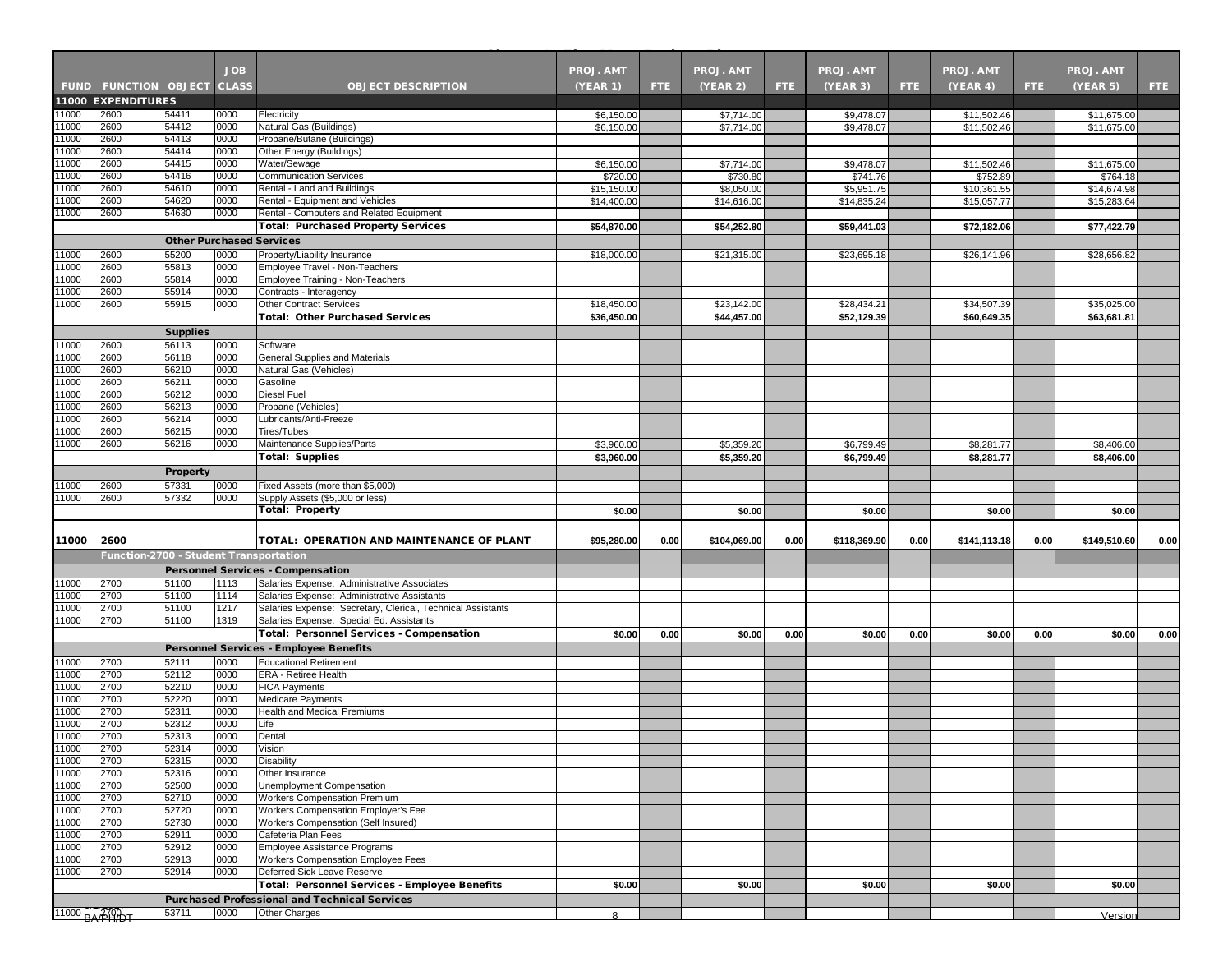|                |                                         |                                 | <b>JOB</b>   |                                                                                                            | <b>PROJ. AMT</b> |            | <b>PROJ. AMT</b> |      | <b>PROJ. AMT</b>       |      | <b>PROJ. AMT</b> |      | <b>PROJ. AMT</b> |      |
|----------------|-----------------------------------------|---------------------------------|--------------|------------------------------------------------------------------------------------------------------------|------------------|------------|------------------|------|------------------------|------|------------------|------|------------------|------|
| <b>FUND</b>    | <b>FUNCTION OBJECT</b>                  |                                 | <b>CLASS</b> | <b>OBJECT DESCRIPTION</b>                                                                                  | (YEAR 1)         | <b>FTE</b> | (YEAR 2)         | FTE. | (YEAR 3)               | FTE. | (YEAR 4)         | FTE. | (YEAR 5)         | FTE: |
|                | <b>11000 EXPENDITURES</b>               |                                 |              |                                                                                                            |                  |            |                  |      |                        |      |                  |      |                  |      |
|                |                                         |                                 |              |                                                                                                            |                  |            |                  |      |                        |      |                  |      |                  |      |
|                |                                         |                                 |              | <b>Total: Purchased Professional and Technical Services</b>                                                | \$0.00           |            | \$0.00           |      | \$0.00                 |      | \$0.00           |      | \$0.00           |      |
|                |                                         |                                 |              | <b>Purchased Property Services</b>                                                                         |                  |            |                  |      |                        |      |                  |      |                  |      |
| 11000          | 2700                                    | 55111                           | 0000         | Transportation Per-Capita Feeders                                                                          |                  |            |                  |      |                        |      |                  |      |                  |      |
| 11000          | 2700                                    | 55112                           | 0000         | <b>Transportation Contractors</b>                                                                          |                  |            |                  |      |                        |      |                  |      |                  |      |
|                |                                         |                                 |              | <b>Total: Purchased Property Services</b>                                                                  | \$0.00           |            | \$0.00           |      | \$0.00                 |      | \$0.00           |      | \$0.00           |      |
| 11000          | 2700                                    |                                 |              | TOTAL: STUDENT TRANSPORTATION                                                                              | \$0.00           | 0.00       | \$0.00           | 0.00 | \$0.00                 | 0.00 | \$0.00           | 0.00 | \$0.00           | 0.00 |
| 11000          | 2000                                    |                                 |              | <b>TOTAL: SUPPORT SERVICES</b>                                                                             | \$543,331.35     | 5.00       | \$619,951.49     | 6.00 | \$678,736.51           | 6.50 | \$721,990.97     | 7.50 | \$730,663.61     | 7.50 |
|                | Function-3100 - Food Service Operations |                                 |              |                                                                                                            |                  |            |                  |      |                        |      |                  |      |                  |      |
|                |                                         |                                 |              | <b>Personnel Services - Compensation</b>                                                                   |                  |            |                  |      |                        |      |                  |      |                  |      |
| 11000          | 3100<br>3100                            | 51100<br>51100                  | 1113<br>1114 | Salaries Expense: Administrative Associates                                                                |                  |            |                  |      |                        |      |                  |      |                  |      |
| 11000<br>11000 | 3100                                    | 51100                           | 1217         | Salaries Expense: Administrative Assistants<br>Salaries Expense: Secretary, Clerical, Technical Assistants |                  |            |                  |      |                        |      |                  |      |                  |      |
| 11000          | 3100                                    | 51100                           | 1617         | Salaries Expense: Food Service                                                                             | \$15,000.00      | 2.00       | \$15,300.00      | 2.00 | \$23,409.00            | 3.00 | \$23,877.18      | 3.00 | \$24,354.72      | 3.00 |
|                |                                         |                                 |              | <b>Total: Personnel Services - Compensation</b>                                                            | \$15,000.00      | 2.00       | \$15,300.00      | 2.00 | \$23,409.00            | 3.00 | \$23,877.18      | 3.00 | \$24,354.72      | 3.00 |
|                |                                         |                                 |              | Personnel Services - Employee Benefits                                                                     |                  |            |                  |      |                        |      |                  |      |                  |      |
| 11000          | 3100                                    | 52111                           | 0000         | <b>Educational Retirement</b>                                                                              | \$2,085.00       |            | \$2,126.70       |      | \$3,253.85             |      | \$3,318.93       |      | \$3,385.31       |      |
| 11000          | 3100                                    | 52112                           | 0000         | <b>ERA - Retiree Health</b>                                                                                |                  |            |                  |      |                        |      |                  |      |                  |      |
| 11000          | 3100                                    | 52210                           | 0000         | <b>FICA Payments</b>                                                                                       | \$930.00         |            | \$948.60         |      | \$1,451.36             |      | \$1,480.39       |      | \$1,509.99       |      |
| 11000<br>11000 | 3100<br>3100                            | 52220                           | 0000<br>0000 | <b>Medicare Payments</b><br><b>Health and Medical Premiums</b>                                             | \$217.50         |            | \$221.85         |      | \$339.43               |      | \$346.22         |      | \$353.14         |      |
| 11000          | 3100                                    | 52311<br>52312                  | 0000         | Life                                                                                                       | \$0.00           |            | \$0.00           |      | \$0.00                 |      | \$0.00           |      | \$0.00           |      |
| 11000          | 3100                                    | 52313                           | 0000         | Dental                                                                                                     |                  |            |                  |      |                        |      |                  |      |                  |      |
| 11000          | 3100                                    | 52314                           | 0000         | Vision                                                                                                     |                  |            |                  |      |                        |      |                  |      |                  |      |
| 11000          | 3100                                    | 52315                           | 0000         | Disability                                                                                                 | \$16.00          |            | \$16.00          |      | \$24.00                |      | \$24.00          |      | \$24.00          |      |
| 11000          | 3100                                    | 52316                           | 0000         | Other Insurance                                                                                            |                  |            |                  |      |                        |      |                  |      |                  |      |
| 11000          | 3100                                    | 52500                           | 0000         | Unemployment Compensation                                                                                  | \$660.34         |            | \$660.34         |      | \$990.51               |      | \$990.51         |      | \$990.51         |      |
| 11000<br>11000 | 3100<br>3100                            | 52710<br>52720                  | 0000<br>0000 | <b>Workers Compensation Premium</b><br>Workers Compensation Employer's Fee                                 | \$165.00         |            | \$168.30         |      | \$257.50               |      | \$262.65         |      | \$267.90         |      |
| 11000          | 3100                                    | 52730                           | 0000         | Workers Compensation (Self Insured)                                                                        |                  |            |                  |      |                        |      |                  |      |                  |      |
| 11000          | 3100                                    | 52911                           | 0000         | Cafeteria Plan Fees                                                                                        |                  |            |                  |      |                        |      |                  |      |                  |      |
| 11000          | 3100                                    | 52912                           | 0000         | Employee Assistance Programs                                                                               |                  |            |                  |      |                        |      |                  |      |                  |      |
| 11000          | 3100                                    | 52913                           | 0000         | Workers Compensation Employee Fees                                                                         |                  |            |                  |      |                        |      |                  |      |                  |      |
| 11000          | 3100                                    | 52914                           | 0000         | Deferred Sick Leave Reserve                                                                                |                  |            |                  |      |                        |      |                  |      |                  |      |
|                |                                         |                                 |              | Total: Personnel Services - Employee Benefits                                                              | \$4,073.84       |            | \$4,141.79       |      | \$6,316.65             |      | \$6,422.69       |      | \$6,530.85       |      |
|                | Function-3100 - Food Service Operations |                                 |              |                                                                                                            |                  |            |                  |      |                        |      |                  |      |                  |      |
|                |                                         |                                 |              | <b>Purchased Professional and Technical Services</b>                                                       |                  |            |                  |      |                        |      |                  |      |                  |      |
| 11000<br>11000 | 3100<br>3100                            | 53411<br>53413                  | 0000<br>0000 | Auditing<br>Legal                                                                                          |                  |            |                  |      |                        |      |                  |      |                  |      |
| 11000          | 3100                                    | 53414                           | 0000         | <b>Other Professional Services</b>                                                                         |                  |            |                  |      |                        |      |                  |      |                  |      |
| 11000          | 3100                                    | 53711                           | 0000         | <b>Other Charges</b>                                                                                       |                  |            |                  |      |                        |      |                  |      |                  |      |
|                |                                         |                                 |              | <b>Total: Purchased Professional and Tech Services</b>                                                     | \$0.00           |            | \$0.00           |      | \$0.00                 |      | \$0.00           |      | \$0.00           |      |
|                |                                         |                                 |              | <b>Purchased Property Services</b>                                                                         |                  |            |                  |      |                        |      |                  |      |                  |      |
| 11000          | 3100                                    | 54311                           | 0000         | Maintenance & Repair - Furniture/Fixtures/Equipment                                                        |                  |            |                  |      |                        |      |                  |      |                  |      |
| 11000          | 3100                                    | 54312                           | 0000         | Maintenance & Repair - Buildings and Grounds                                                               |                  |            |                  |      |                        |      |                  |      |                  |      |
| 11000          | 3100                                    | 54313                           | 0000         | Maintenance & Repair - Vehicles                                                                            |                  |            |                  |      |                        |      |                  |      |                  |      |
| 11000<br>11000 | 3100<br>3100                            | 54411<br>54412                  | 0000<br>0000 | Electricity<br>Natural Gas (Buildings)                                                                     |                  |            |                  |      |                        |      |                  |      |                  |      |
| 11000          | 3100                                    | 54413                           | 0000         | Propane/Butane (Buildings)                                                                                 |                  |            |                  |      |                        |      |                  |      |                  |      |
| 11000          | 3100                                    | 54414                           | 0000         | Other Energy (Buildings)                                                                                   |                  |            |                  |      |                        |      |                  |      |                  |      |
| 11000          | 3100                                    | 54415                           | 0000         | Water/Sewage                                                                                               |                  |            |                  |      |                        |      |                  |      |                  |      |
| 11000          | 3100                                    | 54416                           | 0000         | <b>Communication Services</b>                                                                              |                  |            |                  |      |                        |      |                  |      |                  |      |
| 11000          | 3100                                    | 54610                           | 0000         | Rental - Land and Buildings                                                                                |                  |            |                  |      |                        |      |                  |      |                  |      |
| 11000<br>11000 | 3100<br>3100                            | 54620<br>54630                  | 0000<br>0000 | Rental - Equipment and Vehicles<br>Rental - Computers and Related Equipment                                |                  |            |                  |      |                        |      |                  |      |                  |      |
|                |                                         |                                 |              | <b>Total: Purchased Property Services</b>                                                                  | \$0.00           |            | \$0.00           |      | \$0.00                 |      | \$0.00           |      | \$0.00           |      |
|                |                                         | <b>Other Purchased Services</b> |              |                                                                                                            |                  |            |                  |      |                        |      |                  |      |                  |      |
| 11000          | 3100                                    | 55813                           | 0000         | Employee Travel - Non-Teachers                                                                             |                  |            |                  |      |                        |      |                  |      |                  |      |
| 11000          | 3100                                    | 55814                           | 0000         | Employee Training - Non-Teachers                                                                           |                  |            |                  |      |                        |      |                  |      |                  |      |
| 11000          | 3100                                    | 55914                           | 0000         | Contracts - Interagency                                                                                    |                  |            |                  |      |                        |      |                  |      |                  |      |
| 11000          | 3100                                    | 55915                           | 0000         | <b>Other Contract Services</b>                                                                             | \$746.86         |            | \$995.81         |      | $\overline{31,244.76}$ |      | \$1,493.71       |      | \$1,493.71       |      |
|                | 6/2/2017<br>BA/PH/DT                    |                                 |              | <b>Total: Other Purchased Services</b>                                                                     | \$746.86         |            | \$995.81         |      | \$1,244.76             |      | \$1,493.71       |      | \$1,493,71       |      |